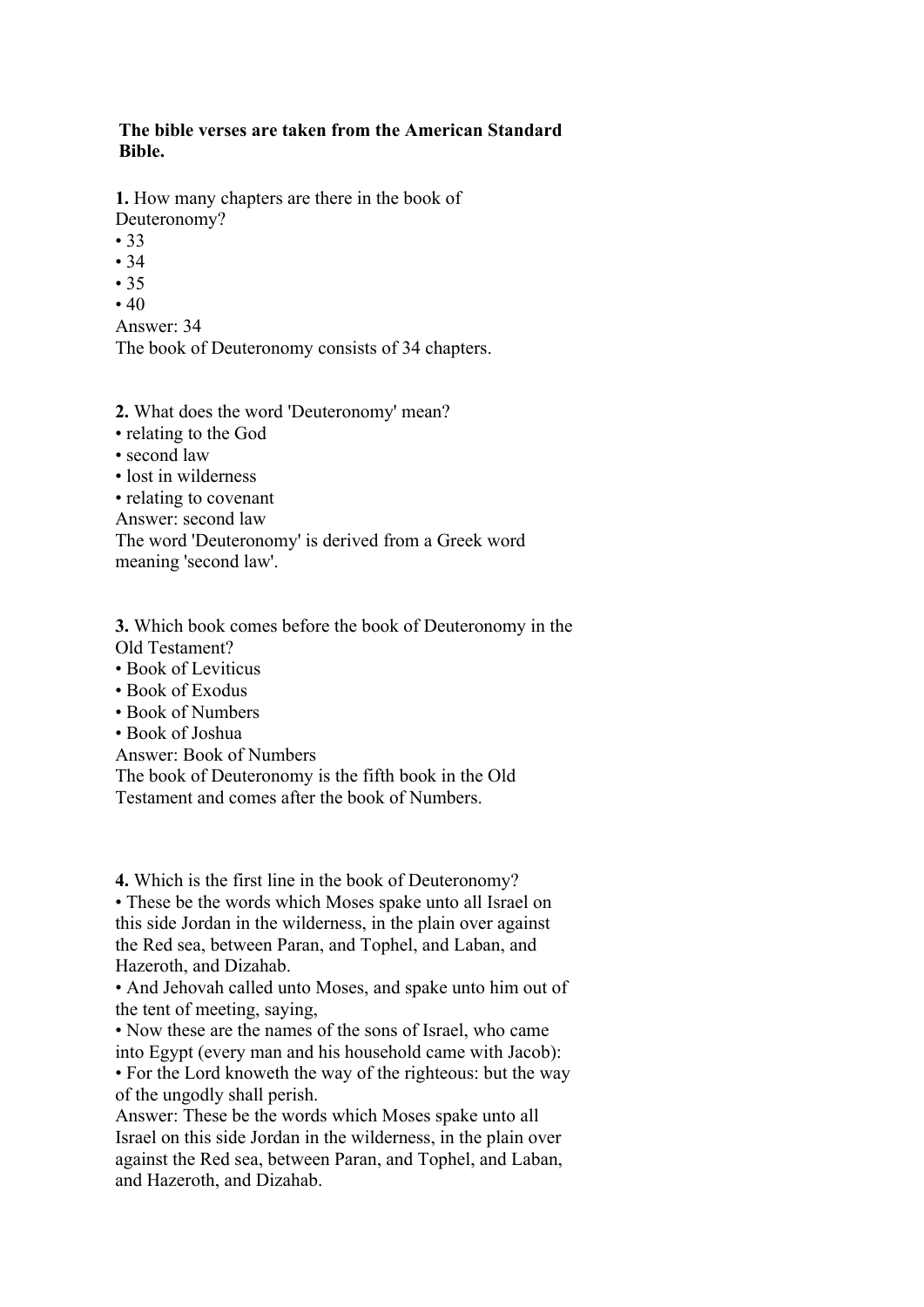Deuteronomy 1:1 - 'These be the words which Moses spake unto all Israel on this side Jordan in the wilderness, in the plain over against the Red sea, between Paran, and Tophel, and Laban, and Hazeroth, and Dizahab.'

**5.** What does the book of Deuteronomy describe?

• the priestly rituals and rules for conduct

• the exodus of the Israelites from Egypt

• law-code by which the Israelites are to live within the

Promised Land

• the creation

Answer: law-code by which the Israelites are to live within the Promised Land

The book of Deuteronomy describes the law-code by which the Israelites are to live within the Promised Land.

**6.** Where did Aaron die?

- Canaan
- Moserah

• Egypt

• Sinai

Answer: Moserah

Aaron died at Moserah (Deyteronomy 10:6).

**7.** Where did Moses give sermons to the Israelites before entering the Promised Land?

- plains of Canaan
- plains of Sinai
- plains of Moab

• plains of Horeb

Answer: plains of Moab

Moses gave sermons to the Israelites on the plains of Moab, before entering the Promised Land.

**8.** Where did God made a covenant with his people according to the book of Deuteronomy?

- Horeb
- Sinai
- Moab
- Egypt

Answer: Horeb

According to the book of Deuteronomy, God made a covenant with his people at Horeb (Deuteronomy 5:2).

**9.** Where were the Israelites treated as slaves?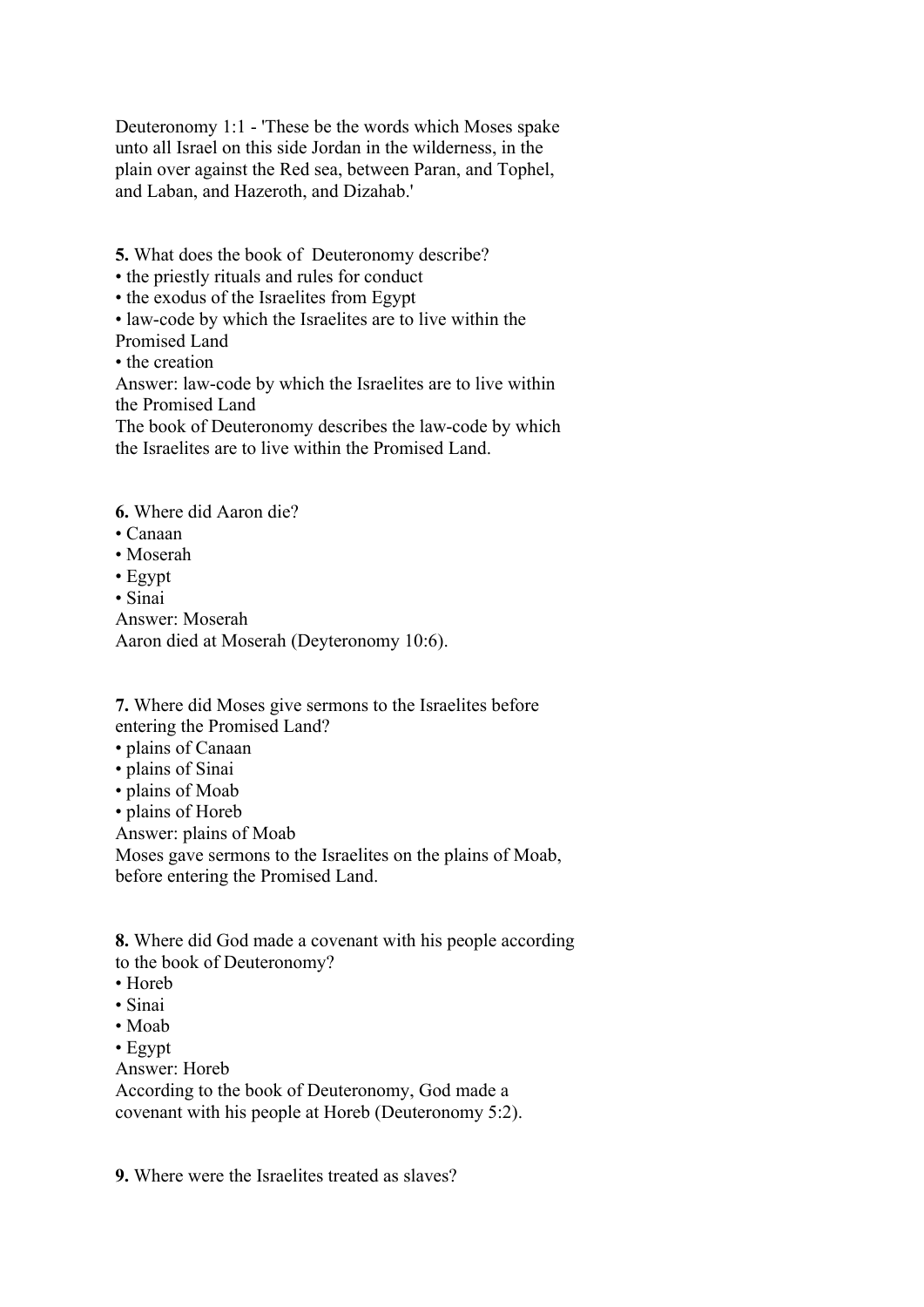- Egypt
- Jordan
- Canaan
- Asia

Answer: Egypt

God saved the Israelites from the land of Egypt, where they were treated as slaves (Deuteronomy 5:6).

**10.** Which day should be kept holy?

- Rishon
- Sabbath
- Sheni
- Chamishi
- Answer: Sabbath

According to the book of Deuteronomy, the Sabbath day should be kept holy (Deuteronomy 5:12).

**11.** How many days in a week should one work?

- $\bullet$  5
- 6
- 7
- 8

Answer: 6

According to the book of Deuteronomy, one should work for six days (Deuteronomy 5:13).

## **12.** Where did the Israelites tempt God?

- Egypt
- Sinai
- Massah
- Moab

Answer: Massah

The Israelites tempted God at Massah (Deuteronomy 6:16).

**13.** How many years did God kept his people in the wilderness?

- $40$
- 50
- $60$
- 65

Answer: 40

God kept his people in the wilderness for 40 years (Deuteronomy 8:2).

**14.** How old was Moses when he died?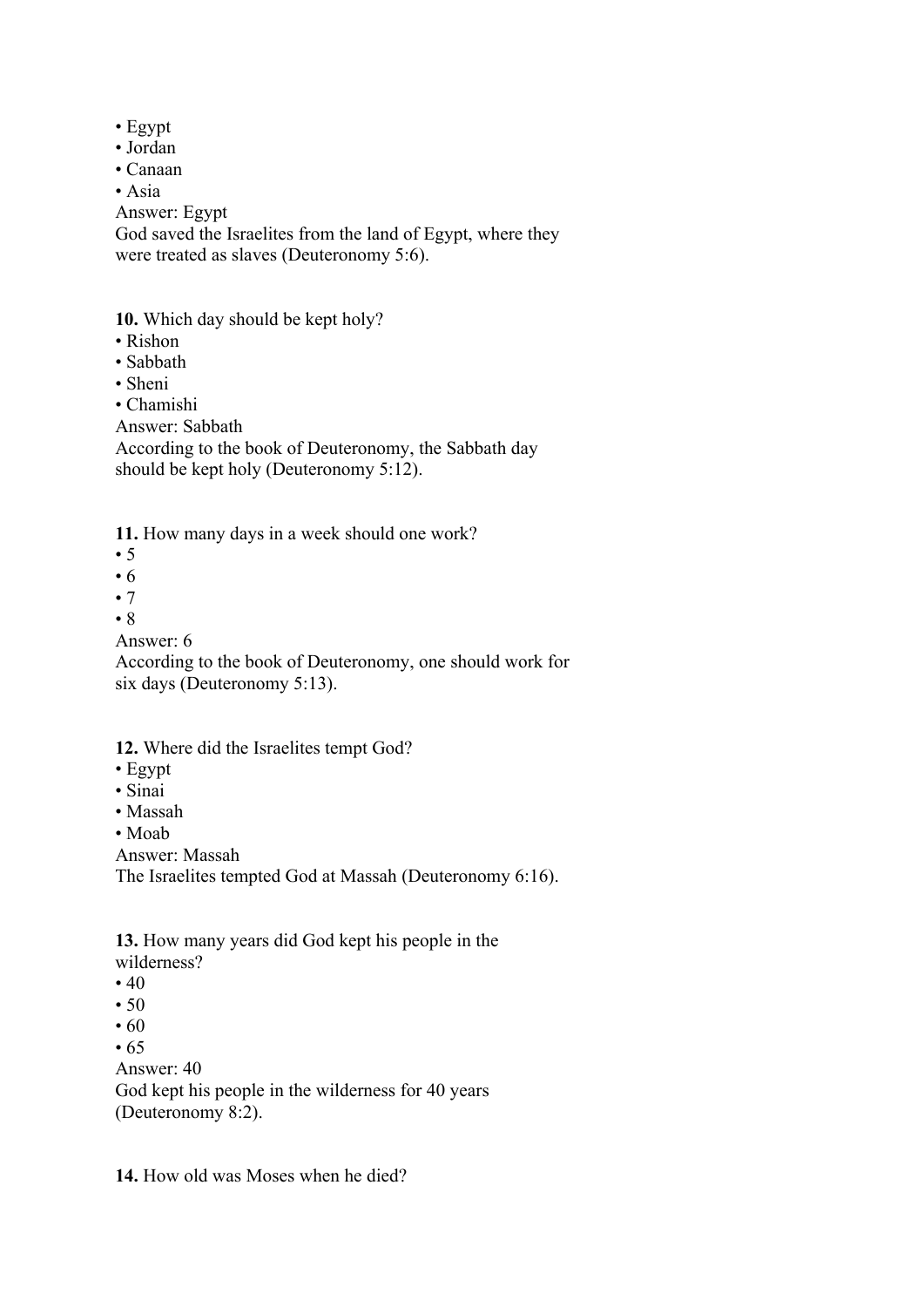• 110 • 115  $• 120$ • 125 Answer: 125 Moses lived for 125 years according to the book of Deuteronomy (Deuteronomy 34:7).

**15.** What did Moses see before he died?

- Promised Land
- Heaven
- Hell
- Egypt

Answer: Promised Land

Moses saw the Promised Land before he died (Deuteronomy 34:1-4).

Try the Quiz : **Book of Deuteronomy** 

Contact Info **Contact Info Contact Info Contact Info** Contact Inc.

## **Deuteronomy 1 - 17 Questions and Answers**

|                                                                                                       | A. Deuteronomy $1 - 9 = Yes$ . Moses                                                                                                               |
|-------------------------------------------------------------------------------------------------------|----------------------------------------------------------------------------------------------------------------------------------------------------|
| $ Q $ . Is there a place in the                                                                       | summarized his first four books in                                                                                                                 |
| bible where the first 4                                                                               | the last book of the Pentateuch,                                                                                                                   |
| books of the Pentateuch,                                                                              | Deuteronomy. Deuteronomy begins                                                                                                                    |
| Exodus through                                                                                        | where Numbers ends in history as                                                                                                                   |
| Numbers, are                                                                                          | well, with a summary of their                                                                                                                      |
| summarized?                                                                                           | adventures from Exodus through                                                                                                                     |
|                                                                                                       | Numbers.                                                                                                                                           |
| Q. Does Deuteronomy<br>add any more<br>information about the<br>Israelites' wilderness<br>experience? | A. Deuteronomy $2:4 = Yes$ . While<br>they wandered, God told them that<br>certain lands were given to certain<br>peoples. They were warned not to |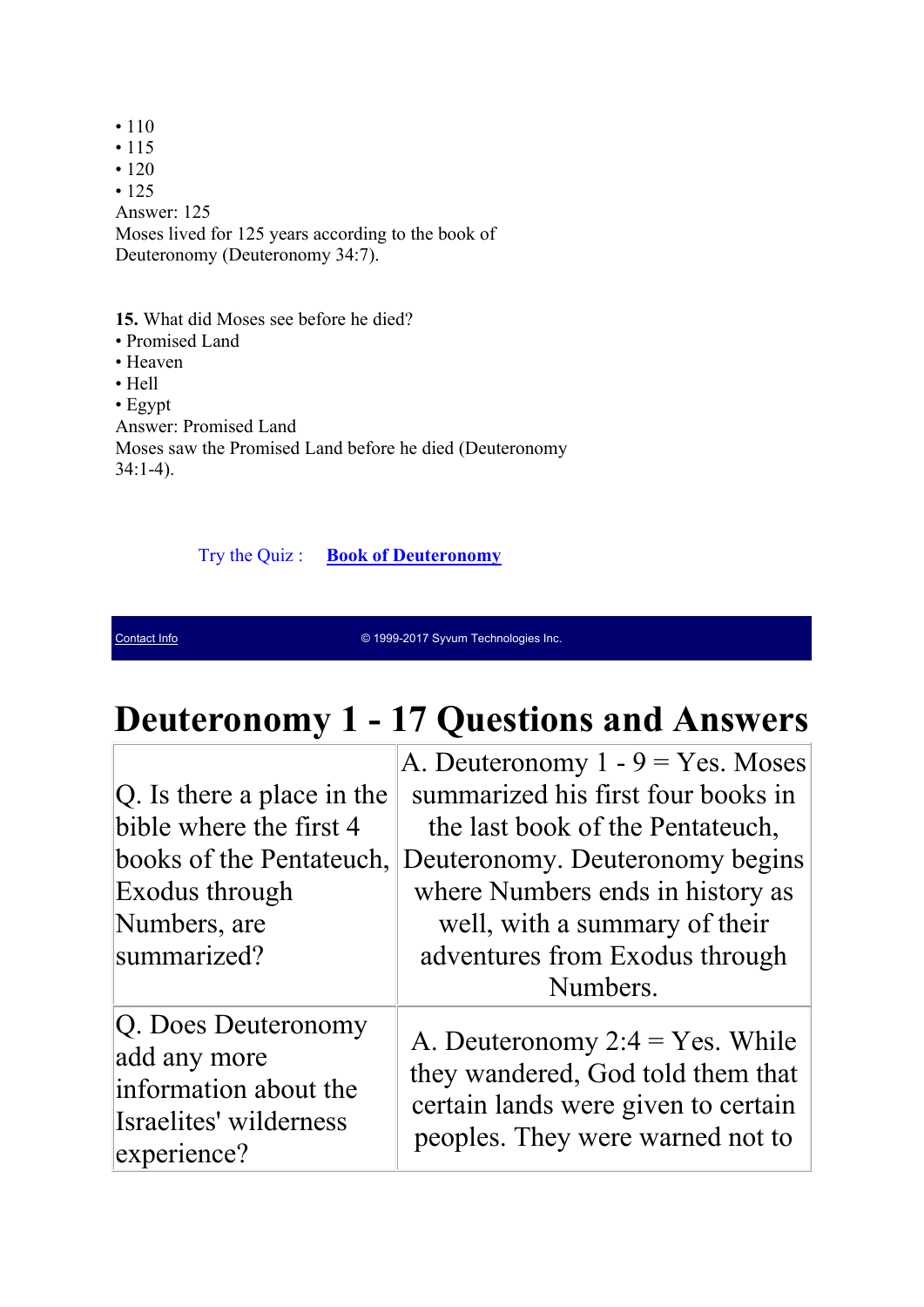|                                                                                        | bother the the peoples of these lands<br>in any way.                                                                                                                                              |
|----------------------------------------------------------------------------------------|---------------------------------------------------------------------------------------------------------------------------------------------------------------------------------------------------|
| Q. What peoples?                                                                       | A. Deuteronomy $2:4 = 1$ ). The<br>Edomites, descendants of Esau<br>2). The Moabites, descendants of<br>Lot).                                                                                     |
| Q. Did Esau get his land<br>in a similar way that<br>Israel was getting theirs<br>now? | A. Deuteronomy $2:12 = Yes.$                                                                                                                                                                      |
| Q. Who did Esau's tribe<br>have to battle for it?                                      | A. Deuteronomy $2:10 = 1$ ). A<br>numerous and powerful race of<br>giants called the Emites and the<br>Horites as well.                                                                           |
| Q. What are some of the<br>names of the giants?                                        | A. Deuteronomy $2:10 =$ Emites,<br>Anakites (known as the Rephaites,<br>also known as the Zamzumnites.                                                                                            |
| Q. Was King Og of<br>Bashan a giant himself?                                           | A. Deuteronomy $3:11 = Yes$ . His<br>bed was 13' long by 6' wide!                                                                                                                                 |
| Q. How did Israel<br>acquire their land?                                               | A. Deuteronomy $3:18 =$ They<br>prepared men, who were ready to<br>fight for it. (Women and childen<br>stayed at home.)                                                                           |
| Q. What did Moses<br>warn Israel never to do?                                          | A. Deuteronomy $4:2 =$ Never to add<br>or subtract from God's commands --<br>just obey them.                                                                                                      |
| Q. What was the rest of<br>the recap of Exodus<br>through Numbers about?               | A. Deuteronomy $4 - 9 = 1$ ). How<br>God intervened to save, protect and<br>test their faith<br>2). How God taught them that their<br>salvation came from trusting and<br>believing in God's word |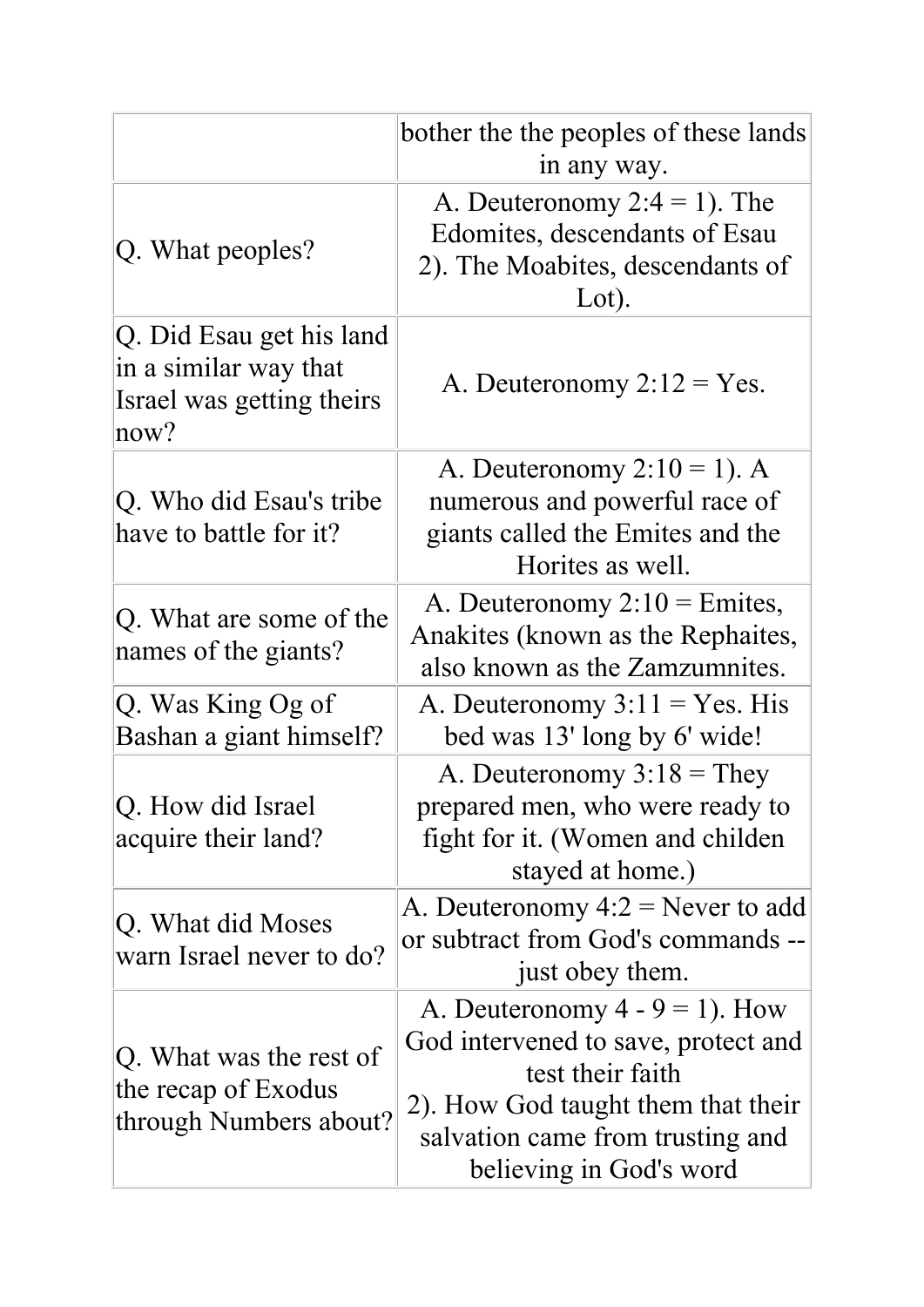|                                    | 3). that their wealth came from God<br>and not anywhere else<br>4). There was no need to feel self-<br>righteous because they were the<br>chosen ones. They were stubborn,<br>yet it was God who was patient, that<br>He was the one who gave them land<br>belonging to others because those<br>others were evil -- not because<br>Israel wasn't. In fact, Israel could be<br>destroyed the same way as these<br>others for the same reasons $(9:4-6)$ . |
|------------------------------------|----------------------------------------------------------------------------------------------------------------------------------------------------------------------------------------------------------------------------------------------------------------------------------------------------------------------------------------------------------------------------------------------------------------------------------------------------------|
| Q. Is stubborness a<br>choice?     | A. Deuteronomy $10:16 = Yes.$                                                                                                                                                                                                                                                                                                                                                                                                                            |
| Q. How does one deal<br>with it?   | A. Deuteronomy $10:16 = \text{Cleansing}$<br>a sinful heart and making a choice<br>not to be stubborn, but instead,<br>replacing that choice with obeying<br>God's word.                                                                                                                                                                                                                                                                                 |
| Q. Did God specify<br>exactly how? | A. Deuteronomy $10:12 = Yes. 1$ ).<br>Fear God<br>2). Live according to His will<br>3). Love God<br>4). Worship God with all the heart<br>and soul<br>5). obey God's commands and laws<br>for one's own good.                                                                                                                                                                                                                                            |
| Q. Does God favor<br>leaders?      | A. Deuteronomy $10:17 = No$ .                                                                                                                                                                                                                                                                                                                                                                                                                            |
| $ Q$ . Are we to cling to<br>God?  | A. Deuteronomy $10:20 = Yes$ .                                                                                                                                                                                                                                                                                                                                                                                                                           |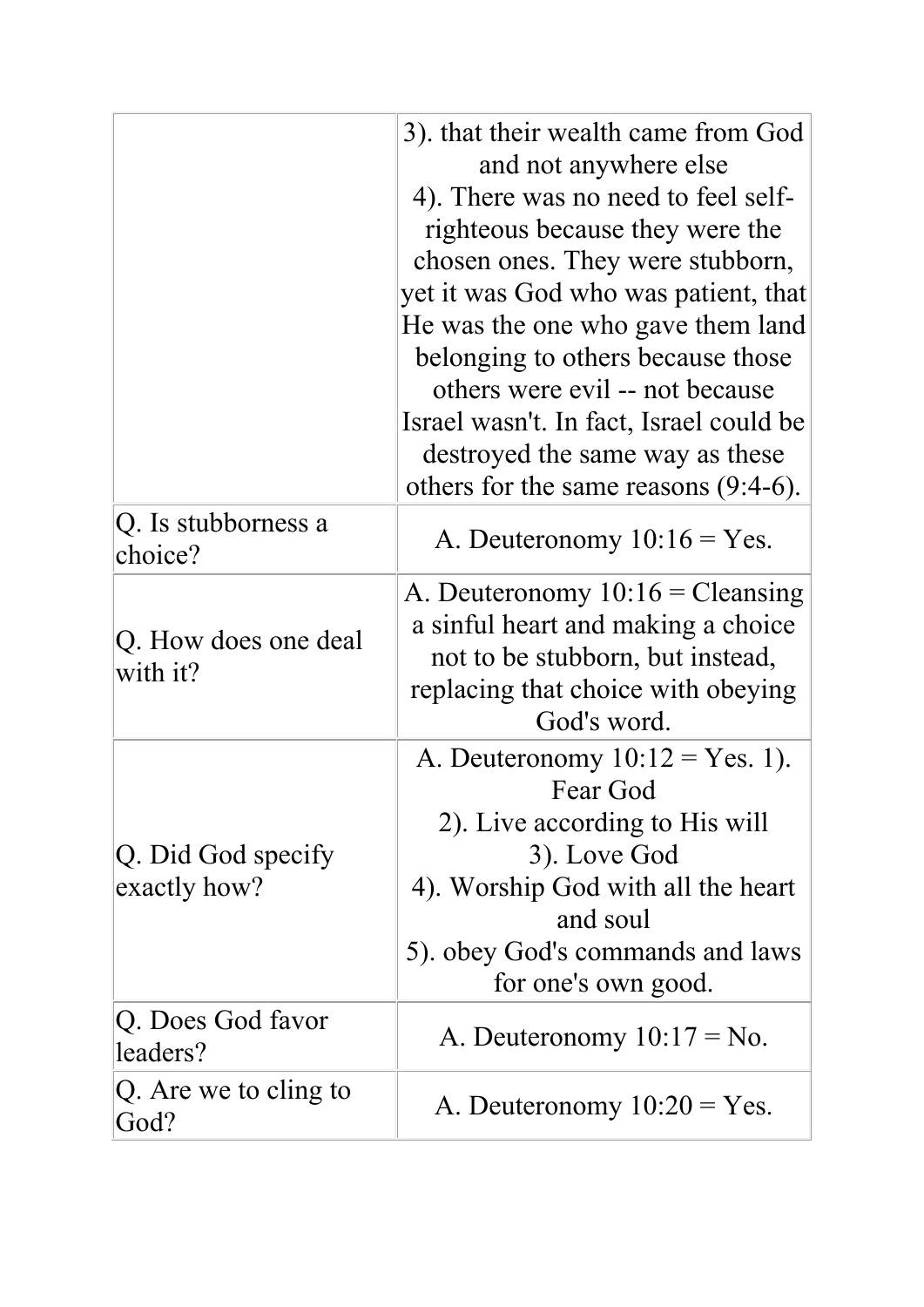|                           | A. Deuteronomy $10:17 = 1$ ). Take     |
|---------------------------|----------------------------------------|
|                           | no bribes                              |
|                           | 2). Show no partiality                 |
|                           | 3). Give justice to orphans and        |
|                           | widows                                 |
|                           | 4). Love foreigners living amongst     |
|                           | us by giving them food and clothing    |
| Q. How should we live?    | 5). Fear God                           |
|                           | 6). Worship and cling to God           |
|                           | 7). Remember God's great salvation     |
|                           | -- He is worthy of our praise          |
|                           | 8). Remember that in the midst of      |
|                           | the Israelites' adventures and trials, |
|                           | God did multiply them as promised      |
|                           | to Abraham.                            |
| Q. What is the benefit of | A. Deuteronomy $11:8$ = Physical       |
| obedience to God?         | strength and long life.                |
| Q. How was the            | A. Deuteronomy $11:10 =$ It had hills  |
| promised land different   | and valleys and plenty of rain.        |
| than Egypt?               | There was no need for digging          |
|                           | irrigation ditches here.               |
|                           | A. Deuteronomy $11:12 = God$ cared     |
| Q. Why?                   | for the promised land, watching        |
|                           | over it day and night all through the  |
|                           | year.                                  |
| Q. How does one's heart   | A. Deuteronomy $11:16$ = When we       |
| turn away from God?       | let it turn away by choice to worship  |
|                           | other gods.                            |
| Q. How does draught       | A. Deuteronomy $11:17 = God$ shuts     |
| happen?                   | up the sky!                            |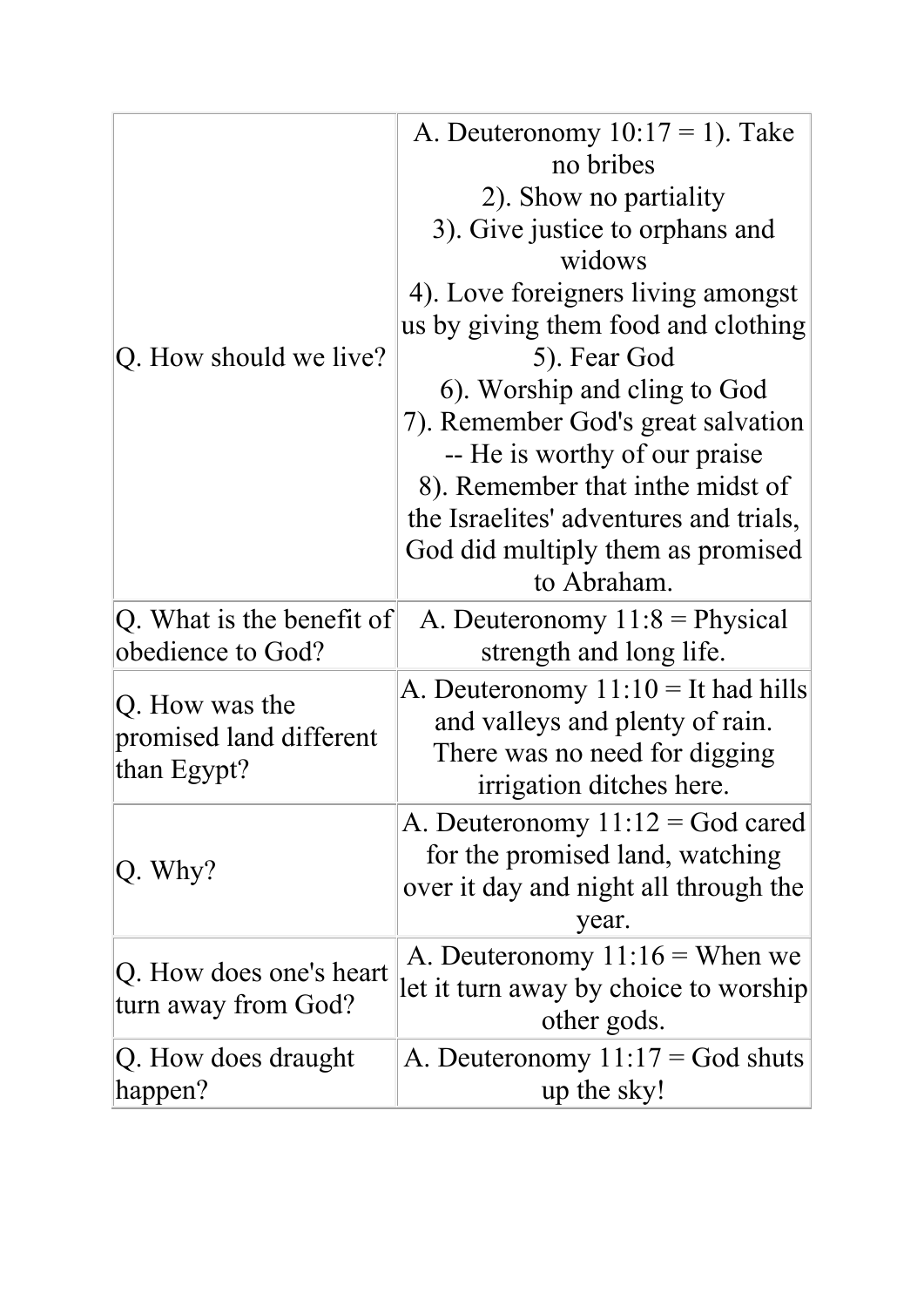|                                               | A. Deuteronomy $11:18 = Yes. 1$ .      |
|-----------------------------------------------|----------------------------------------|
|                                               | Commit yourself to His word            |
|                                               | 2). Tie God's word to your hands as    |
|                                               | a reminder                             |
|                                               | 3). Wear God's word on your            |
|                                               | forehead                               |
|                                               | 4). Teach God's word to your           |
|                                               | children                               |
|                                               | 5). Talk about God's word at home,     |
|                                               | on a journey, while laying down and    |
|                                               | arising                                |
|                                               | 6). Write God's word on the            |
|                                               | doorposts of your house and gates.     |
| Q. Did God suggest how<br>they could remember | Note: You can get cotton bracelets     |
| His words?                                    | with verses, necklaces with God's      |
|                                               | word, you can write them down and      |
|                                               | tape them up on the corners of your    |
|                                               | house, your refrigerator, mirror, and  |
|                                               | think of other creative ways to get    |
|                                               | God's word soaked into your brain.     |
|                                               | Sing songs that declare God's word     |
|                                               | too, but most of all, practice it. The |
|                                               | Holy Spirit will change you if you     |
|                                               | let Him. It is your choice. Is it      |
|                                               | possible to do all these things and    |
|                                               | not be changed a bit? Yes. Change      |
|                                               | is a choice and God never forces it    |
|                                               | on us. Please don't be stubborn!       |
| Q. What promise is<br>attached to this?       | A. Deuteronomy $11:21 = As$ long as    |
|                                               | the sky remains above the earth, you   |
|                                               | and your children will flourish in     |
|                                               | the land.                              |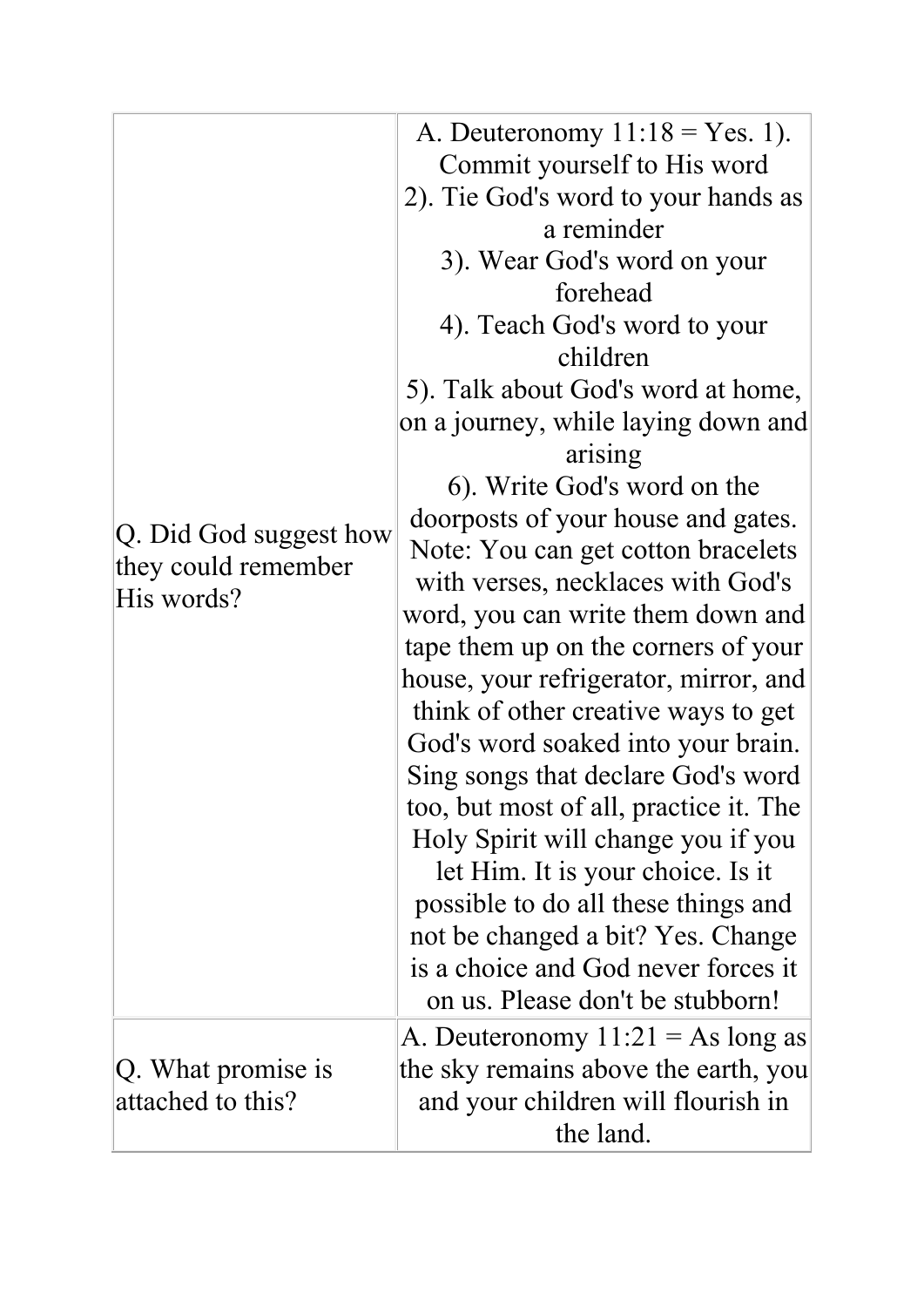| Q. When we obey, do<br>we show love to the<br>Lord?             | A. Deuteronomy $11:22 = Yes$ .                                                                                                                                                                                                                                                                                                                          |
|-----------------------------------------------------------------|---------------------------------------------------------------------------------------------------------------------------------------------------------------------------------------------------------------------------------------------------------------------------------------------------------------------------------------------------------|
| Q. How else does the<br>upright believer<br>experience success? | A. Deuteronomy $11:23 = 1$ ). God<br>drives his enemies away<br>2). We have success wherever we<br>$g_{0}$<br>3). We win every battle.                                                                                                                                                                                                                  |
| Q. How do we win<br>every battle?                               | A. Deuteronomy $11:25 = God$ puts<br>fear and dread ahead of us wherever<br>we go.                                                                                                                                                                                                                                                                      |
| Q. Are being blessed or<br>cursed our choice?                   | A. Deuteronomy $11:26-28 = Yes$ .                                                                                                                                                                                                                                                                                                                       |
| Q. Did God command<br>that we need to<br>sometimes curse?       | A. Deuteronomy $11:29 = Yes$ . The<br>Israelites were commanded to<br>pronouce a blessing from Mount<br>Gerizim and to pronounce a curse<br>from Mount Ebal. Both mounts<br>were in the land of the Canaanites<br>who lived in the Jordan Valley, near<br>the town of Gilgal.                                                                           |
| Q. How would the<br>Israelites stay pure?                       | A. Deuteronomy $12:2 = Not easily!$<br>They had to 1). Drive out the<br>nations<br>2). Destroy all the places where<br>their enemies worshiped their gods<br>3). Break down their altars and<br>smash their sacred pillars<br>4). Burn their Asherah poles<br>5). Cut down their carved idols<br>6). Erase the names of their gods<br>from every place. |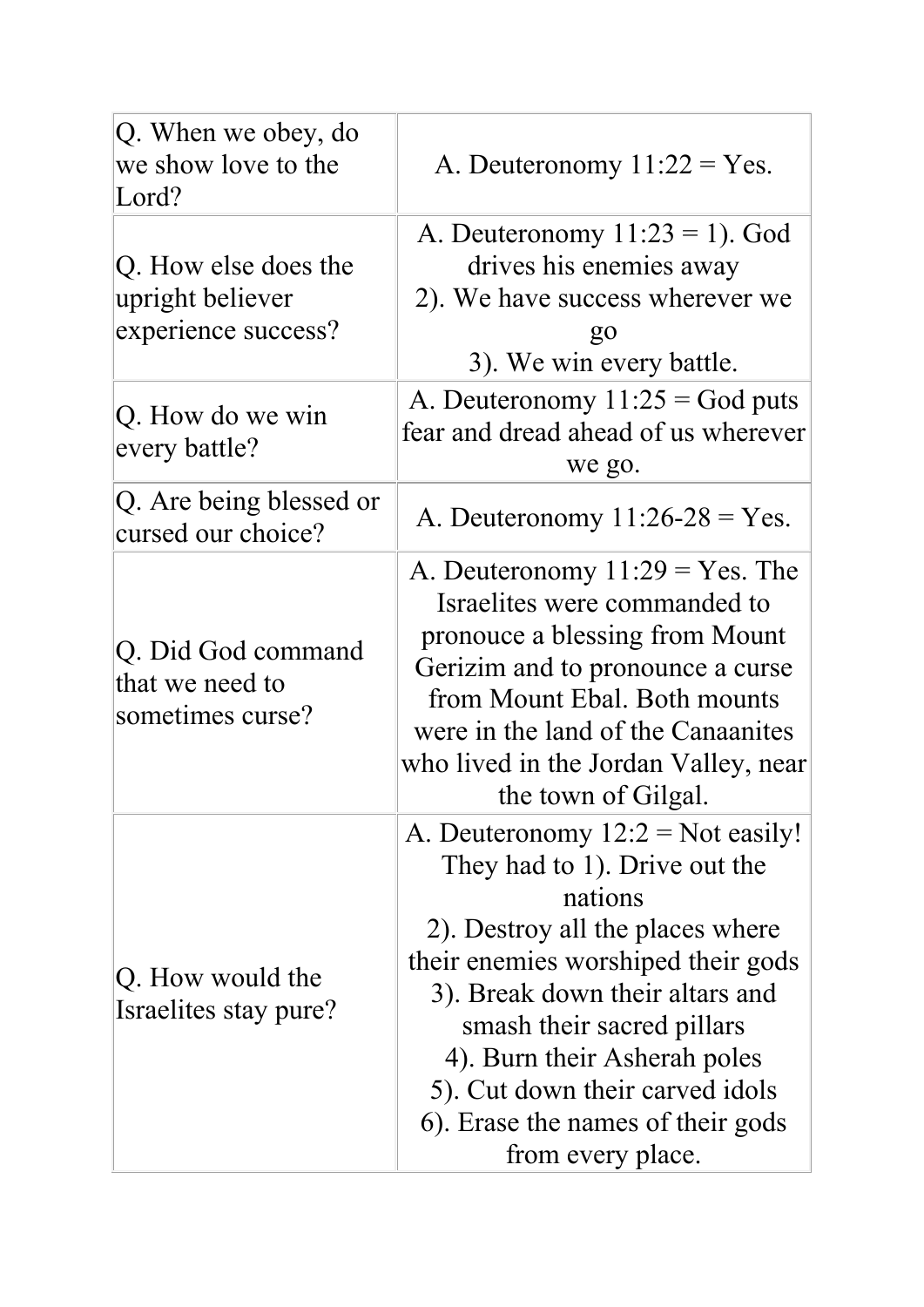| Q. Would God help<br>them accomplish this?                           | A. Deuteronomy $12:4-5 = Yes$ . He<br>would choose a place of worship to<br>honor from among all the tribes. The<br>people would:<br>1). Sacrifice there<br>2). Feast there in the presence of the<br>Lord their God<br>3). Rejoice in all they had<br>accomplished because their Lord<br>their God had blessed them. |
|----------------------------------------------------------------------|-----------------------------------------------------------------------------------------------------------------------------------------------------------------------------------------------------------------------------------------------------------------------------------------------------------------------|
| Q. Did the Israelites<br>hunt gazelle and deer in<br>the wilderness? | A. Deuteronomy $12:15 = Yes$ . This<br>hunting is first mentioned here in<br>this passage.                                                                                                                                                                                                                            |
| Q. Did the no-drinking-<br>blod rule apply to all<br>meat?           | A. Deuteronomy $12:16 = Yes.$<br>Blood is life.                                                                                                                                                                                                                                                                       |
| Q. Were there definite<br>rules of where to<br>sacrifice?            | A. Deuteronomy $12:12-18 = Yes.$<br>And they could not ever eat an<br>offering at home.                                                                                                                                                                                                                               |
| $Q.$ Why?                                                            | A. Deuteronomy $12:18 =$ Offerings<br>were eaten in God's presence -- in<br>the place He chose for them.                                                                                                                                                                                                              |
| Q. Were the Israelites<br>allowed to study idol<br>worship?          | A. Deuteronomy $12:29 = No$ . They<br>would stumble.                                                                                                                                                                                                                                                                  |
| Q. How could they<br>avoid that trap?                                | A. Deuteronomy $12:32 = By$<br>observing God's commands; by not<br>adding or subtracting to His word.                                                                                                                                                                                                                 |
| $ Q$ . What is the ultimate<br>role of the false<br>prophet?         | A. Deuteronomy $13:1-3 = To test$<br>our love. He mixes truth, miracles<br>and lies.                                                                                                                                                                                                                                  |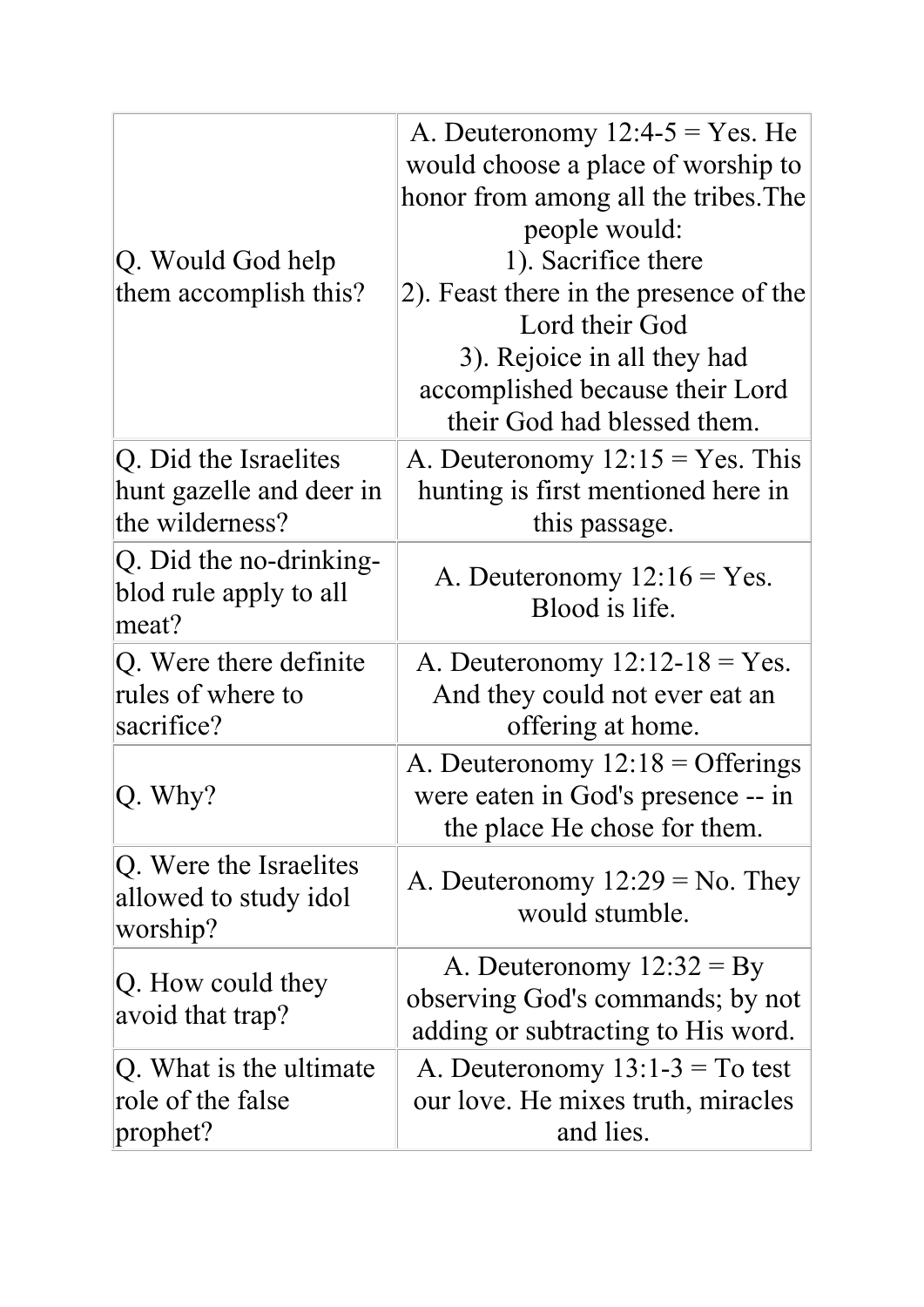| Q. What would be done<br>with a false prophet who<br>was found out?                                                               | A. Deuteronomy $13:5$ = He was put<br>to death to remove the evil from<br>amongst them, even if they were<br>dear friends and relatives. Death<br>was by stoning. |
|-----------------------------------------------------------------------------------------------------------------------------------|-------------------------------------------------------------------------------------------------------------------------------------------------------------------|
| Q. Was it possible that<br>an Israelite would stray<br>and lead an entire town<br>to hell?                                        | A. Deuteronomy $13:12-18 = Yes$ .<br>Total destruction of the town and<br>people and livestock was the<br>consequence. No rebuilding of that<br>city was allowed. |
| Q. The unleavened<br>bread eaten at Passover -<br>- what was another<br>name for it?                                              | A. Deuteronomy $16:3$ = The Bread<br>of Suffering.                                                                                                                |
| Q. Would God choose a<br>place of worship and<br>sacrifice in the towns He<br>planned to give the<br><b>Israelites in Canaan?</b> | A. Deuteronomy $16:5 = No.$ God<br>would choose a place elsewhere.                                                                                                |
| Q. Does God bless all of<br>our hard work?                                                                                        | A. Deuteronomy $16:15 = Yes.$ We<br>plant and He blesses. The amount of<br>harvest is God's to determine.                                                         |
| Q. Does God give<br>different amounts of<br>harvest as He sees fit?                                                               | A. Deuteronomy $16:17 = Yes.$                                                                                                                                     |
| Q. Where did judges<br>first appear in the bible?                                                                                 | A. Deuteronomy $16:18 = God$ told<br>Moses to appoint judges and<br>officials for each tribe in all the<br>towns He was giving them.                              |
| Q. Were there<br>guidelines a judge had<br>to follow?                                                                             | A. Deuteronomy $16:18-20 = Yes$ .<br>1). Judge fairly<br>2). Never twist justice                                                                                  |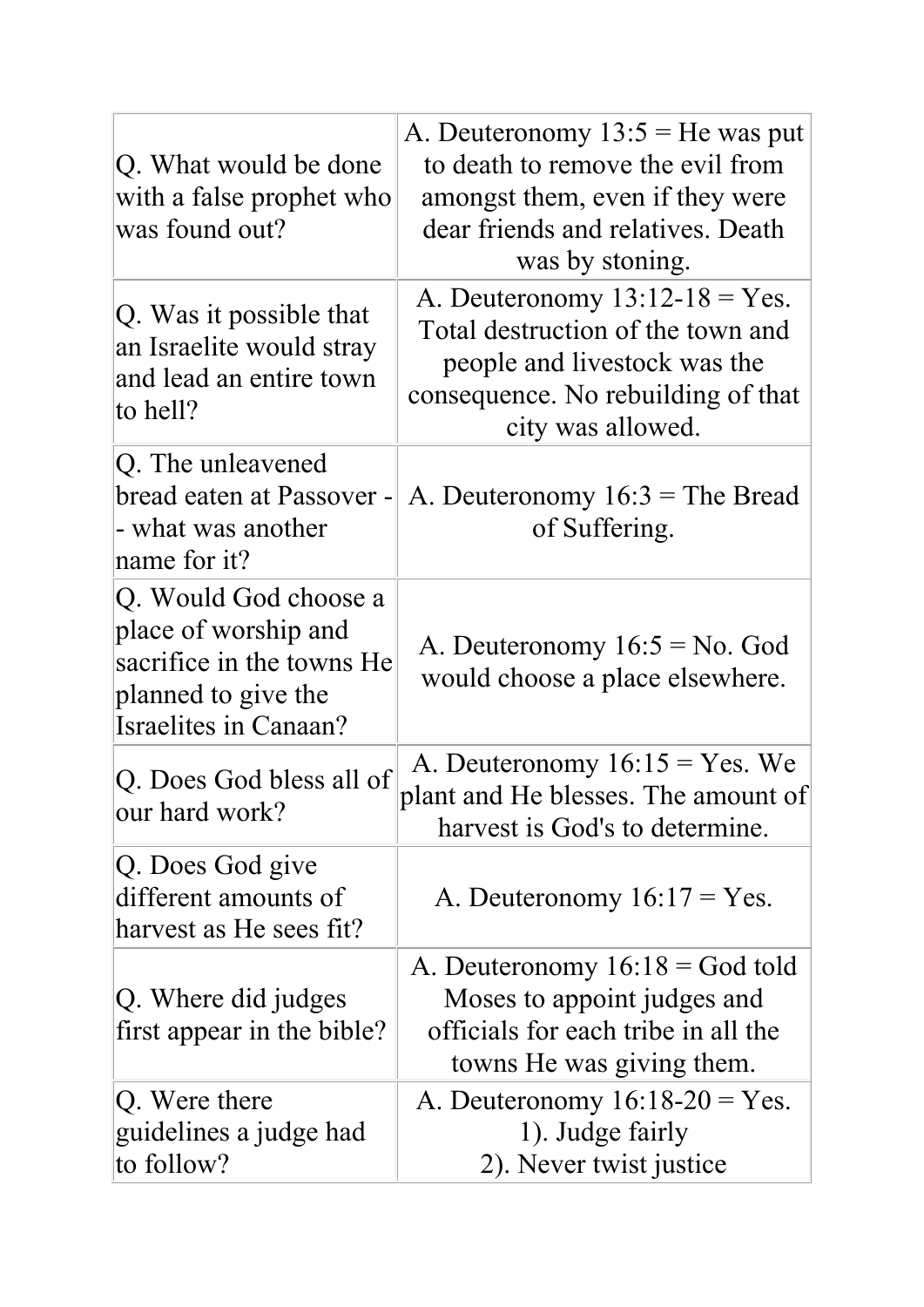|                                                                                | 3). Never show partiality<br>4). Never accept a bribe.                                                                                                                                                                                                                                                                                                                                                                                                                                                   |
|--------------------------------------------------------------------------------|----------------------------------------------------------------------------------------------------------------------------------------------------------------------------------------------------------------------------------------------------------------------------------------------------------------------------------------------------------------------------------------------------------------------------------------------------------------------------------------------------------|
| Q. What power does a<br>bribe carry with it?                                   | A. Deuteronomy $16:19 = 1$ ). It<br>blinds the eyes of the wise<br>2). It corrupts the decisions of the<br>godly.                                                                                                                                                                                                                                                                                                                                                                                        |
| Q. What promise did<br>God give to good<br>judges?                             | A. Deuteronomy $16:20$ = They<br>would live and occupy the land God<br>gave them.                                                                                                                                                                                                                                                                                                                                                                                                                        |
| Q. Did God Foresee that<br>Israel would want a king<br>in the land of promise? | A. Deuteronomy $17:15 = Yes.$                                                                                                                                                                                                                                                                                                                                                                                                                                                                            |
| Q. Did God give the<br>Israelites guidelines for<br>choosing a good king?      | A. Deuteronomy $17:15 = Yes. 1$ .<br>An Israelite king had to be a fellow<br>Israelite and not a foreigner<br>2). An Israelite king could not build<br>up a large stable of horses for<br>himself<br>3). An Israelite king could never<br>send his people to buy horses in<br>Egypt<br>4). An Israelite king could not take<br>many wives because they would<br>lead him astray from the Lord<br>5). An Israelite king could not<br>accumulate vast amounts of wealth<br>in silver and gold for himself. |
| Q. How would his<br>kingship commence?                                         | A. Deuteronomy $17:18 = 1$ ). When<br>he first sits on the throne as king, he<br>had to copy these laws on a scroll<br>for himself in the presence of the<br>Levitical priests                                                                                                                                                                                                                                                                                                                           |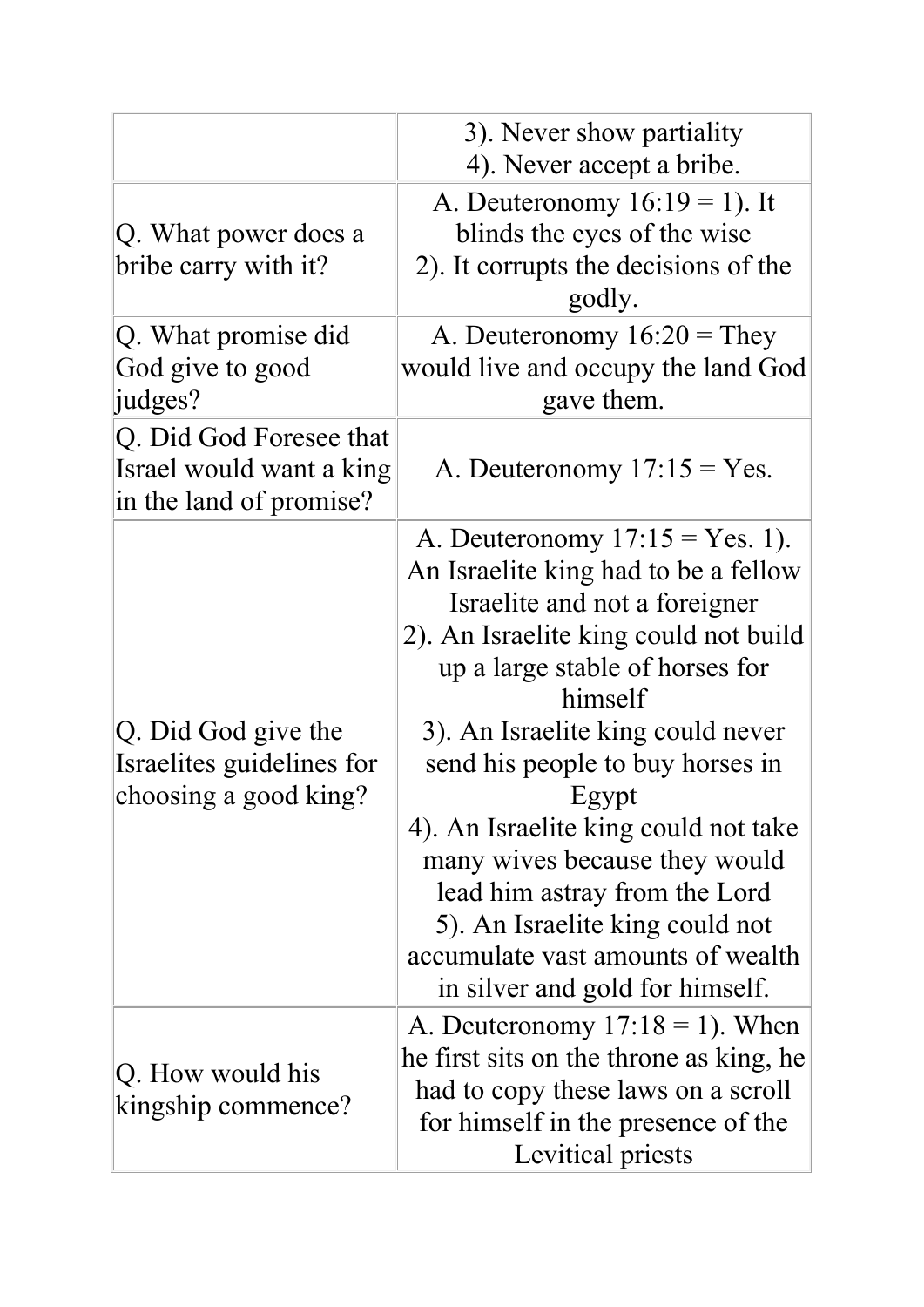|                                                                                     | 2). He would keep a copy of the law<br>with him and read it daily as long as<br>he lived.                                                                                                                                                                                                                                                                             |
|-------------------------------------------------------------------------------------|-----------------------------------------------------------------------------------------------------------------------------------------------------------------------------------------------------------------------------------------------------------------------------------------------------------------------------------------------------------------------|
| Q. How would daily<br>reading of the law<br>benefit the Israelite<br>$\text{king?}$ | A. Deuteronomy $17:19 = 1$ ). He<br>would learn the fear of the Lord by<br>obeying all of it<br>2). He would be prevented from<br>becoming proud and acting as if he<br>was above his fellow citizens.<br>3). He wouldn't turn away on the<br>smallest command<br>4). He was guaranteed that he and<br>his descendants would reign for<br>many generations in Israel. |

## **Questions and Answers Deuteronomy 18 - 34**

|                           | A. Deuteronomy $18:9-14 =$           |
|---------------------------|--------------------------------------|
|                           | Detestable customes of idol          |
|                           | worship:                             |
|                           | 1). They did child sacrifice         |
|                           | 2). They practiced fortunetelling    |
| Q. What characterized the | 3). They practiced sorcery           |
| peoples who were driven   | 4). They were interpreting omens     |
| away from Canaan?         | 5). They were into witchcraft        |
|                           | 6). They were casting spells         |
|                           | 7). They were functioning as         |
|                           | mediums or psychics                  |
|                           | 8). They called forth the spirits of |
|                           | the dead.                            |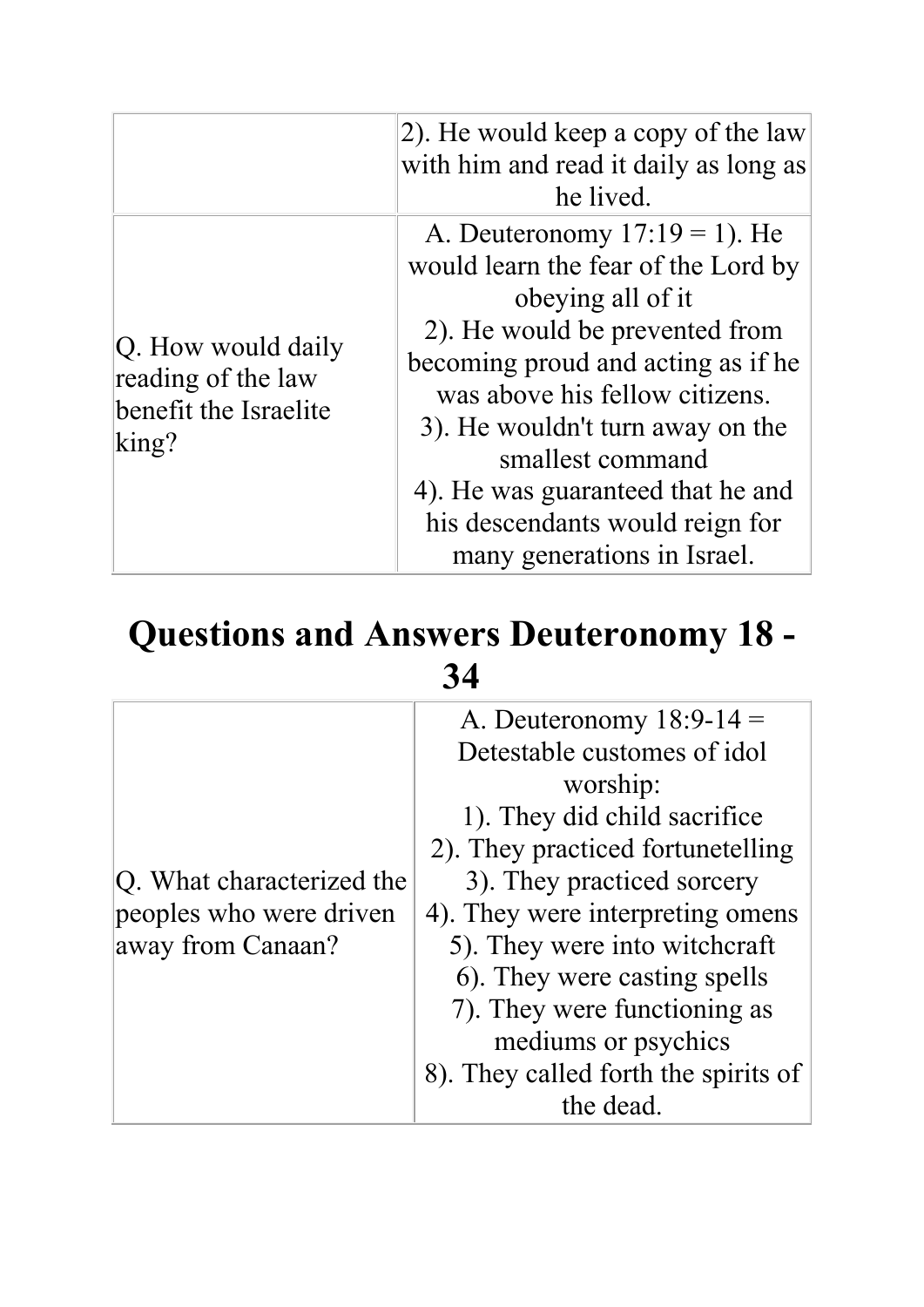| Q. How did God define<br>such people?                                             | A. Deuteronomy $18:12 = He$<br>called them objects of horror and<br>disgust to the Lord.                                                                                                                                                                                                                                                                                                                                         |
|-----------------------------------------------------------------------------------|----------------------------------------------------------------------------------------------------------------------------------------------------------------------------------------------------------------------------------------------------------------------------------------------------------------------------------------------------------------------------------------------------------------------------------|
| Q. Did God give Israel<br>another prophet similar to<br>Moses?                    | A. Deuteronomy $18:15 = Yes.$                                                                                                                                                                                                                                                                                                                                                                                                    |
| Q. Why did the Israelites<br>get prophets?                                        | A. Deuteronomy $18:16 =$ Because<br>at the foot of Mount Sinai, they<br>begged that they might never<br>again have to listen to the voice of<br>the Lord their God or see His<br>blazing fire.                                                                                                                                                                                                                                   |
| Q. Why?                                                                           | A. Deuteronomy $18:16 =$ They<br>feared God's presence would kill<br>them.                                                                                                                                                                                                                                                                                                                                                       |
| Q. So the prophet role<br>was established<br>permanently in<br>Deuteronomy 18:17? | A. Deuteronomy $18:17 = Yes.$                                                                                                                                                                                                                                                                                                                                                                                                    |
| Q. With guidelines?                                                               | A. Deuteronomy $18:17-22 = Yes$ .<br>1). A prophet would speak in the<br>name of the Lord what God tells<br>him to speak<br>2). God would deal with those<br>who did not listen to the prophet<br>3). A prophet speaking in the name<br>of any other god or who falsely<br>claimed to speak for God would<br>be put to death<br>4). If the prophet spoke of<br>something that did not come to<br>pass (in God's name), it wasn't |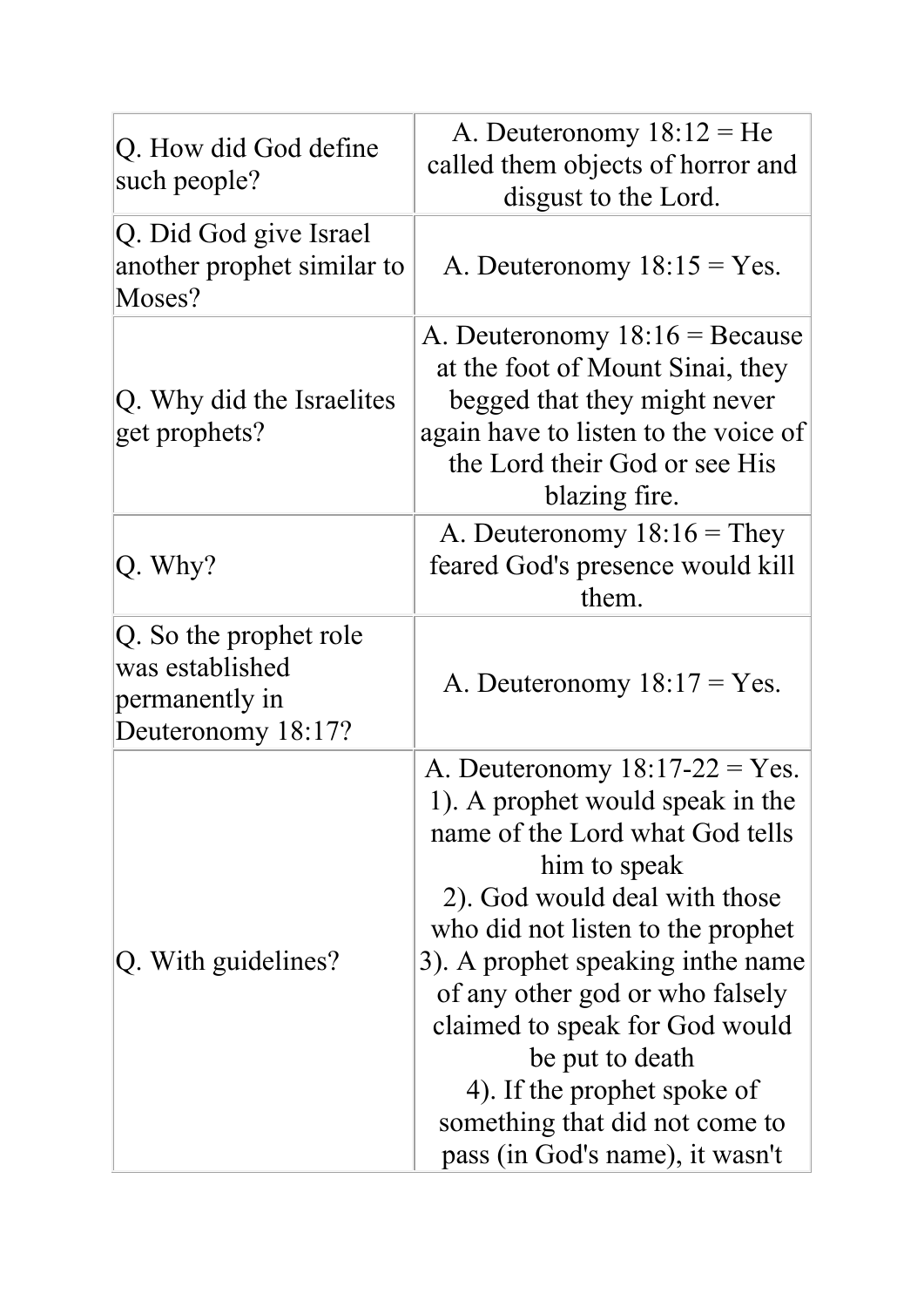|                                                                                                                | from God and they had nothing to<br>fear.                                                                                                                    |
|----------------------------------------------------------------------------------------------------------------|--------------------------------------------------------------------------------------------------------------------------------------------------------------|
|                                                                                                                | 5). Sometimes prophets were<br>mistaken.                                                                                                                     |
| Q. Were cities of refuge<br>set up in Canaan?                                                                  | A. Deuteronomy $19:2 = Yes.3$<br>cities alongside good roads in 3<br>different districts.                                                                    |
| Q. Why 3 cities of<br>refuge?                                                                                  | A. Deuteronomy $19:6 = To$ insure<br>it would be close enough to run to<br>and away from an avenger from<br>anywhee in Canaan.                               |
| Q. What happened to<br>false witnesses?                                                                        | A. Deuteronomy $19:16$ = He took<br>the punishment of the slayer.                                                                                            |
| Q. Isn't that harsh?                                                                                           | A. Deuteronomy $19:20 = No$ . It<br>kept people from bearing false<br>witness.                                                                               |
| Q. What was God's brand<br>of perfect justice?                                                                 | A. Deuteronomy $19:21 = 1$ ).<br>Never show pity for a guilty<br>person<br>2). An eye for an eye, tooth for a<br>tooth, hand for a hand, foot for a<br>foot. |
| Q. God commanded Israel<br>to have an army with<br>which to take the land.<br>What motivated them to<br>fight? | A. Deuteronomy $20:2 = 1$ ). The<br>priest gave a pep talk<br>2). God promised to go before<br>them<br>3). The army officers gave a pep<br>talk.             |
| Q. What would the priest<br>say?                                                                               | A. Deuteronomy $20:3 = 1$ ). Do not<br>be afraid; God will fight for you<br>2). You will win.                                                                |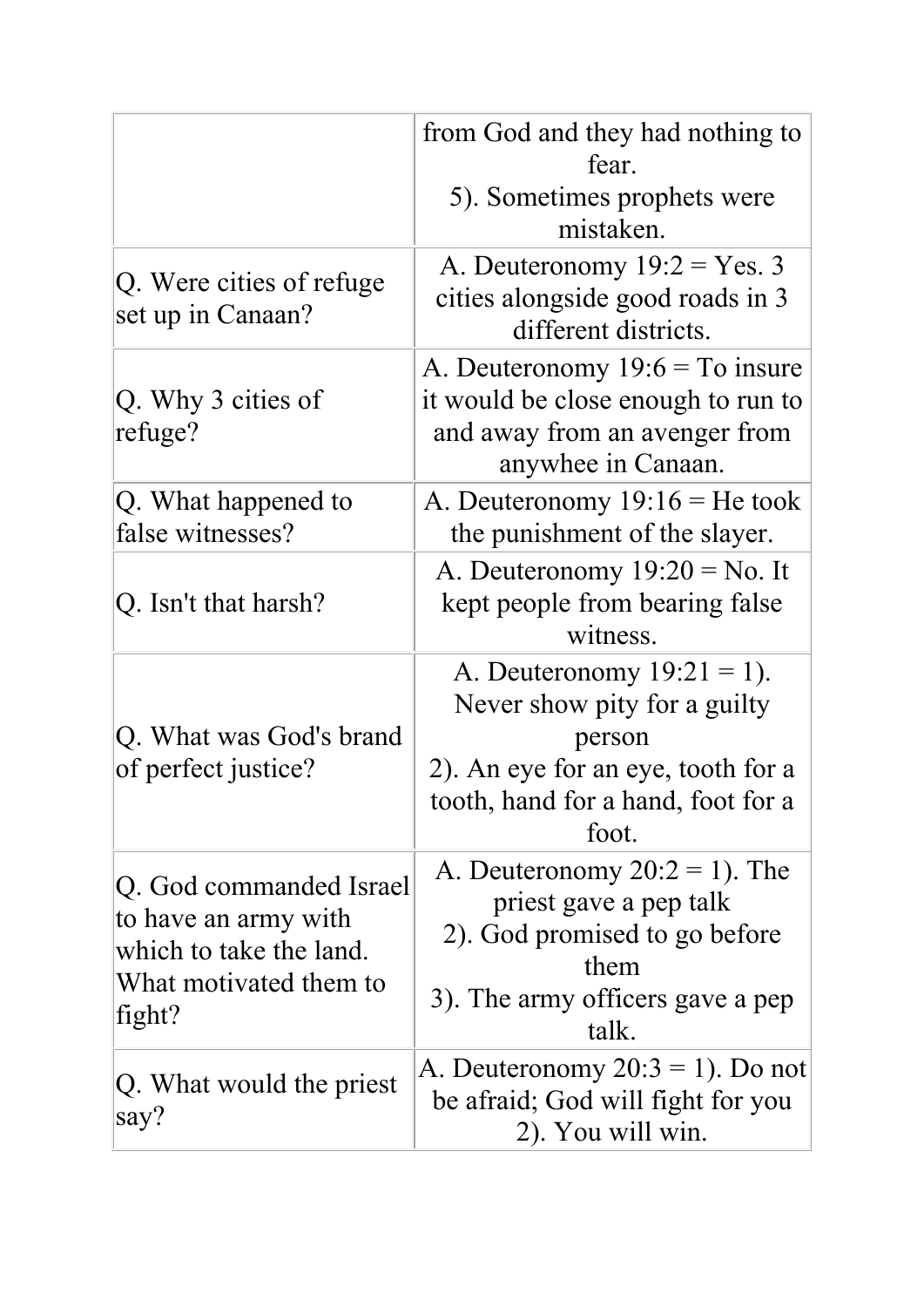| Q. What was the offers'<br>pep talk like?                     | A. Deuteronomy $20:5 = He$ told<br>his men to 1). Dedicate their<br>homes<br>2). Eat from your vineyard at least<br>once<br>3). Get married<br>4). If you're scared, go home<br>before your fear rubs off on others. |
|---------------------------------------------------------------|----------------------------------------------------------------------------------------------------------------------------------------------------------------------------------------------------------------------|
| Q. Did the Israelites just<br>do a surprise attack?           | A. Deuteronomy $20:10 = No$ .<br>They first offered terms of peace.                                                                                                                                                  |
| Q. What were the<br>Israelites' terms of<br>surrender?        | A. Deuteronomy $20:11 = To give$<br>up the town and serve the<br>Israelites in forced labor.                                                                                                                         |
| Q. And if their enemies<br>prepared to attack?                | A. Deuteronomy $20:12 =$ The<br>Israel was obliged to attack.                                                                                                                                                        |
| Q. How would they know<br>to attack?                          | A. Deuteronomy $20:13 =$ When<br>the Lord handed the city over to<br>them, and they would kill every<br>man.                                                                                                         |
| Q. What happened to the<br>rest of the people and<br>plunder? | A. Deuteronomy $20:14 =$ They<br>kept it for themselves.                                                                                                                                                             |
| Q. Did this apply to every<br>war?                            | A. Deuteronomy $20:15 = No$ . In<br>Canaan, every living thing would<br>be destroyed there.                                                                                                                          |
| Q. Why?                                                       | A. Deuteronomy $20:18 = To$ keep<br>them from teaching the Israelites<br>their detestable customes in the<br>worship of their gods, which<br>would cause them to sin deeply<br>against God.                          |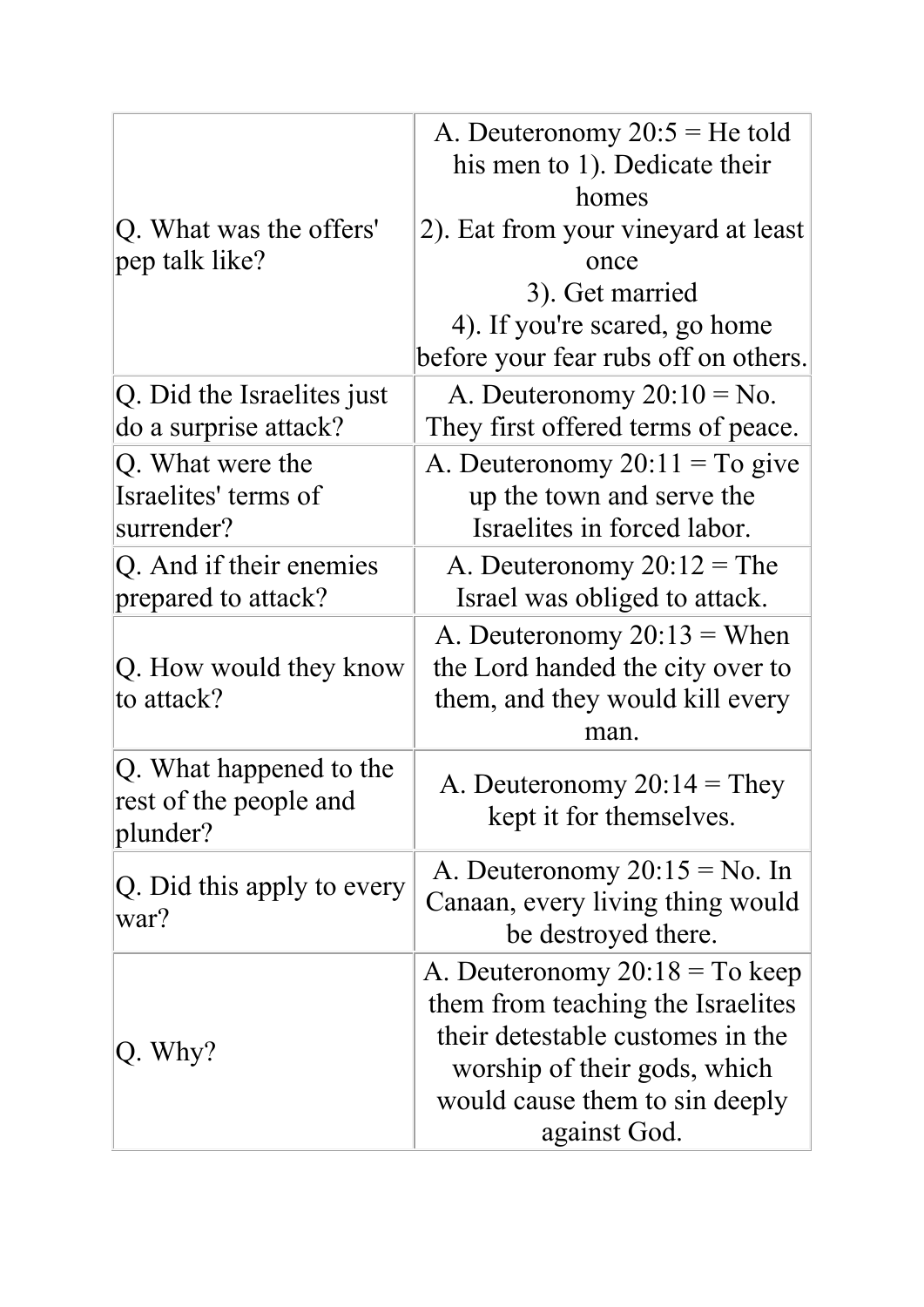| Q. Did the Israelites cut<br>down trees to make<br>weapons to beseige a<br>city?       | A. Deuteronomy $20:19 = Yes.$ But<br>not fruit trees. They still needed to<br>eat!                                                                                                                                                                                                                                                                                                                                    |
|----------------------------------------------------------------------------------------|-----------------------------------------------------------------------------------------------------------------------------------------------------------------------------------------------------------------------------------------------------------------------------------------------------------------------------------------------------------------------------------------------------------------------|
| Q. How were unsolved<br>murders handled?                                               | A. Deuteronomy $21:1 =$ The priest<br>would take a young unworked<br>cow, break its neck and declare<br>innocence as a tribe (includes the<br>tribe nearest to the dead body).                                                                                                                                                                                                                                        |
| Q. What if an Israelite<br>wished to marry a captive<br>woman?                         | A. Deuteronomy $21:10 = 1$ ). He'd<br>take her home<br>2). She would shave her head, cut<br>her fingernails and change her<br>clothes<br>3). She'd remain in his house a full<br>month, mourning her father and<br>mother<br>4). They'd marry<br>5). If he decided he didn't like her<br>after all, he'd let her go free, she<br>wouldn't be a slave because she<br>had been humiliated.<br>Note: Divorce humiliates! |
| Q. With polygamous<br>marriages there were rules<br>of inheritance. What were<br>they? | A. Deuteronomy $21:15$ = Even if<br>the man loved the 2nd wife and<br>son better than the first, the first<br>was entitled to his double portion<br>of inheritance (Leah's sons got<br>their share this way).<br>Note: Love is a choice. This rule<br>of marriage keeps men fair.                                                                                                                                     |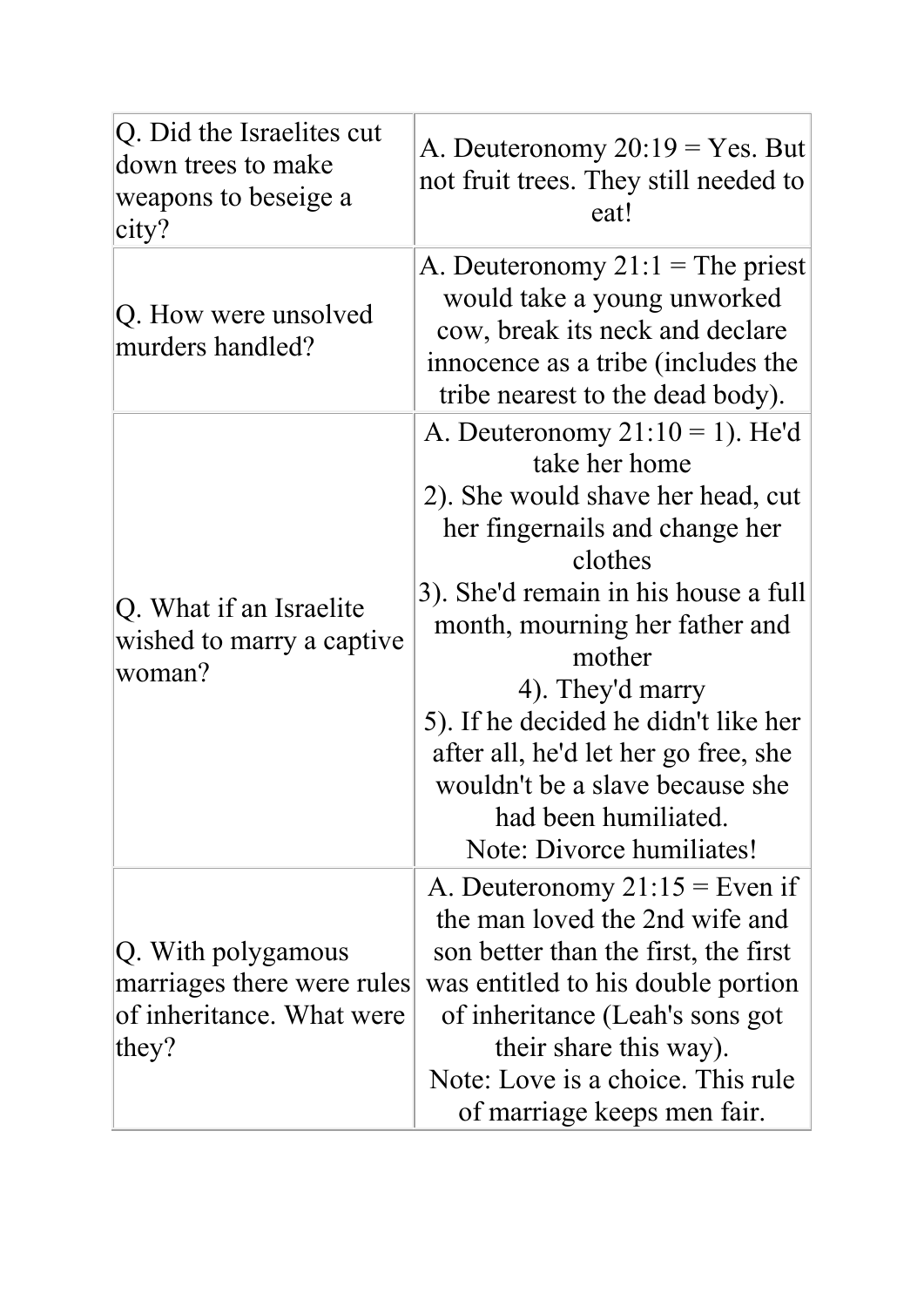| Q. How did the<br>Jacob/Israelites deal with<br>rebellious sons?                       | A. Deuteronomy $21:18 =$ Death by<br>stoning by all the men of the town.                                                                          |
|----------------------------------------------------------------------------------------|---------------------------------------------------------------------------------------------------------------------------------------------------|
| Q. Were people hanged in<br>Moses' day?                                                | A. Deuteronomy $21:22 = Yes$ .                                                                                                                    |
| Q. How long would a<br>dead person hang after he<br>was dead?                          | A. Deuteronomy $21:23 = Not$<br>long. They had to be buried the<br>same day.                                                                      |
| $ Q.$ Why?                                                                             | A. Deuteronomy $21:23 =$ Because<br>anyone hanging on a tree was<br>cursed of God. They would defile<br>the land.                                 |
| Q. Was there a "finders"<br>keepers, losers weepers"<br>law?                           | A. Deuteronomy $22:1 = No. You$<br>find it, you give it back or babysit<br>it till the owner came around to<br>claim it.                          |
| Q. Was there a good<br>samaritan law?                                                  | A. Deuteronomy $22:4 = Yes. You$<br>see someone needing help, you<br>gave it.                                                                     |
| Q. How does God feel<br>about cross-dressing?                                          | A. Deuteronomy $22:5 = He$ forbid<br>it and hates it                                                                                              |
| Q. What if you came<br>across a birds' nest with<br>momma and babies or<br>eggs in it? | A. Deuteronomy 22:6 = You could<br>take the young or eggs and let the<br>momma go.                                                                |
| Q. Was there a promise<br>attached to that<br>command?                                 | A. Deuteronomy $22:7 = Yes$ . That<br>you may prosper and enjoy a long<br>life.                                                                   |
| Q. How does God feel<br>about our using safety<br>features in our homes?               | A. Deuteronomy $22:8 = He$ is for<br>it. With the flat roofs of the<br>Israelites' houses, he told them to<br>put barriers around the edges so no |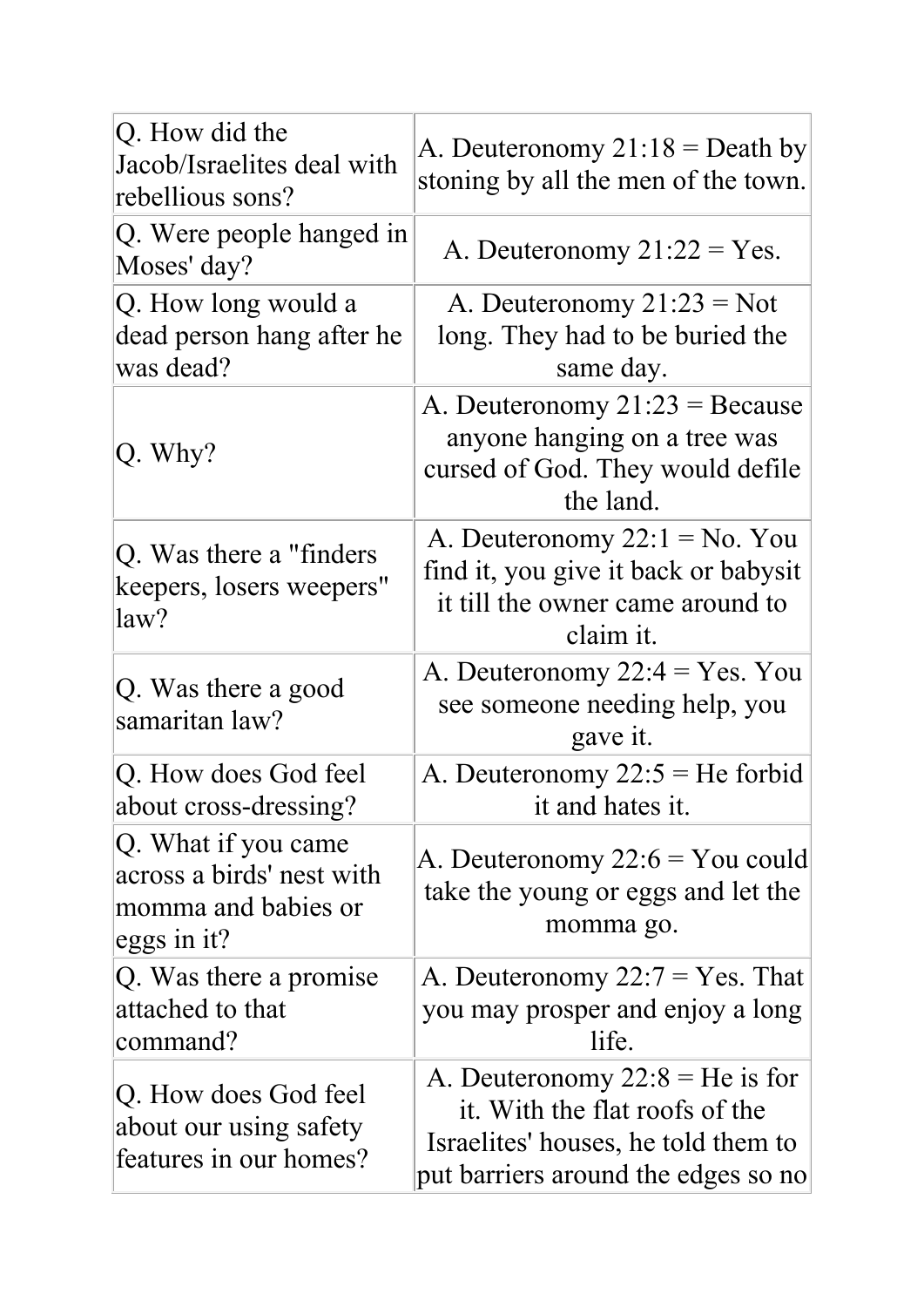|                                 | one fell off. Otherwise, their injury<br>or death would be your fault.                                                                                                                                                                                                                                                                                                                                                                                                                                                                                                                                                                                                                                                                                                                                                                                                                                                              |
|---------------------------------|-------------------------------------------------------------------------------------------------------------------------------------------------------------------------------------------------------------------------------------------------------------------------------------------------------------------------------------------------------------------------------------------------------------------------------------------------------------------------------------------------------------------------------------------------------------------------------------------------------------------------------------------------------------------------------------------------------------------------------------------------------------------------------------------------------------------------------------------------------------------------------------------------------------------------------------|
| Q. What about sexual<br>purity? | A. Deuteronomy $22:13 =$ Not to be<br>taken lightly!<br>1). A man caught accusing a bride<br>(virgin of Israel) of adultery was<br>fined 100 pieces of silver and told<br>he could never divorce her.<br>2). A bride would could not prove<br>her virginity was stoned to death<br>in front of her father's house<br>3). An adulterating man and<br>woman were stoned.<br>4). An engaged woman who slept<br>with another man was stoned with<br>the other man 4b). If she is<br>being raped, she must cry for<br>help or be guilty<br>5). If he raped her out in the<br>country, only the rapist is killed.<br>It would be assumed that she did<br>cry out, but no one could hear<br>her<br>6). If a man raped a young<br>woman (not engaged or<br>married), he paid her father 50<br>pieces of silver and married her.<br>No divoce was allowed.<br>7). No intercourse between a son<br>and his father's wife was ever<br>allowed. |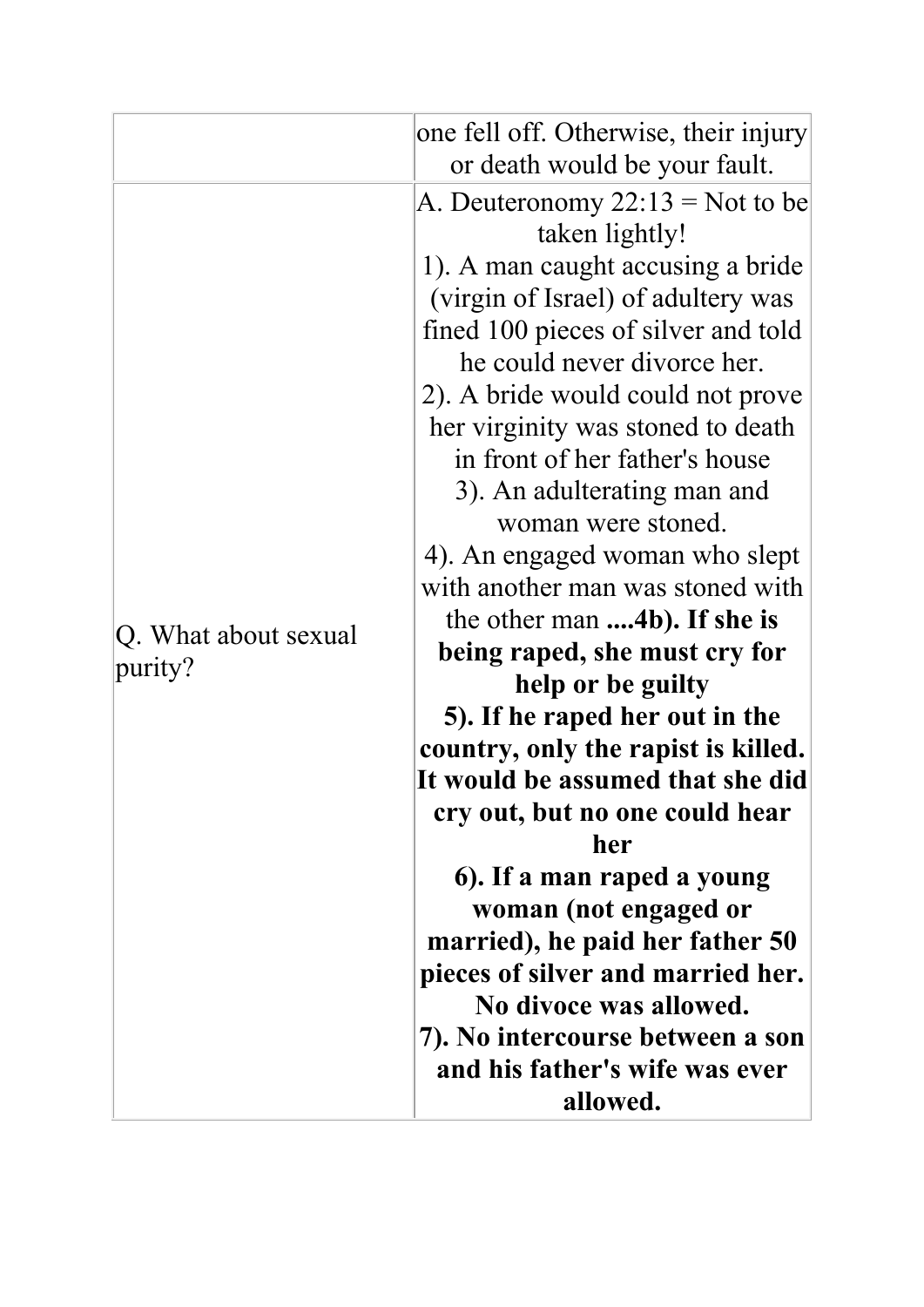|                                                  | A. Deuteronomy $23:1 = Yes$ .      |
|--------------------------------------------------|------------------------------------|
| Q. Were there strict<br>regulations for worship? | Certain people could not assemble  |
|                                                  | for worship.                       |
|                                                  | A. Deuteronomy $23:1 = 1$ ). A man |
|                                                  | with crushed reproductive organs   |
|                                                  | or a cut off thingy                |
|                                                  | 2). Illigitimate children for ten  |
|                                                  | generations                        |
| $Q.$ Who?                                        | 3). No Ammonites or Moabites for   |
|                                                  | ten generations because they did   |
|                                                  | not welcome the Israelites with    |
|                                                  | food or water when they came out   |
|                                                  | of Egypt. But instead, they hired  |
|                                                  | Balaam to curse them.              |
| Q. Does God sometimes                            |                                    |
| turn someone's curse into                        | A. Deuteronomy $23:5 = Yes$ .      |
| a blessing?                                      |                                    |
| $ Q.$ Why?                                       | A. Deuteronomy $23:5 =$ Because    |
|                                                  | He loves us!                       |
| Q. Did God ever tell the                         | A. Deuteronomy $23:6 = Yes.$       |
| Israelites not to help a                         | Israelites were never to help the  |
| people in need?                                  | Ammonites or Moabites in any       |
|                                                  | way.                               |
|                                                  | A. Deuteronomy $23:7 = Yes. 1$ ).  |
|                                                  | He said not to hate the Edomites   |
| Q. Did God spare other                           | because they were relatives        |
| nations?                                         | 2). He said not to hate the        |
|                                                  | Egyptians because the Israelites   |
|                                                  | had lived as foreigners amongst    |
|                                                  | them.                              |
| Q. Were the Egyptians                            | A. Deuteronomy $23:8 = Yes$ . The  |
| who were among them                              | 3rd generation and beyond.         |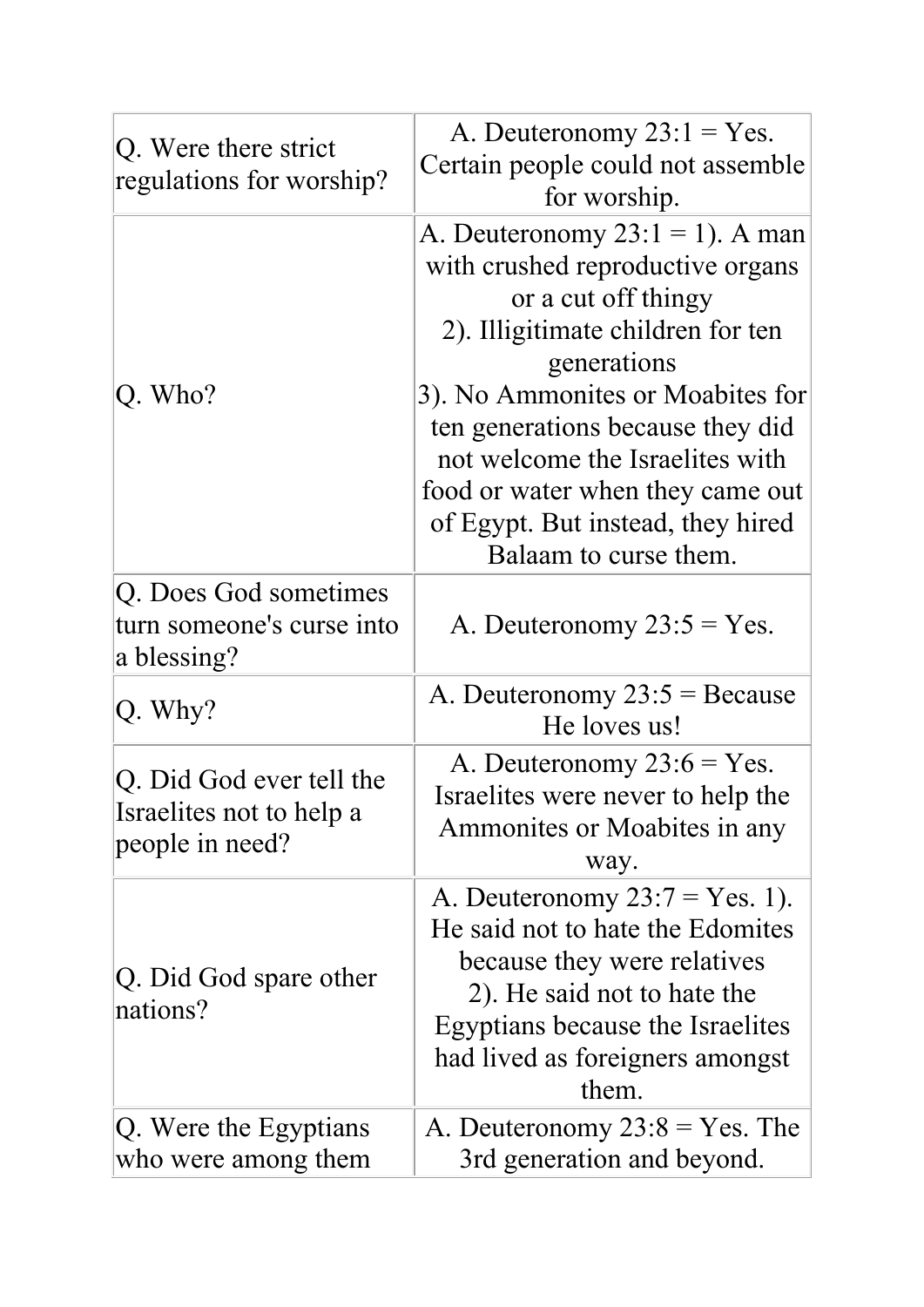| now allowed in the                                                            |                                                                                                                                                                                                                                                                                                                                                                                                                                                                                                                                                                                    |
|-------------------------------------------------------------------------------|------------------------------------------------------------------------------------------------------------------------------------------------------------------------------------------------------------------------------------------------------------------------------------------------------------------------------------------------------------------------------------------------------------------------------------------------------------------------------------------------------------------------------------------------------------------------------------|
| assembly to worship?                                                          |                                                                                                                                                                                                                                                                                                                                                                                                                                                                                                                                                                                    |
| Q. What was it like to be<br>an Israelite soldier?                            | A. Deuteronomy $23:9 = 1$ ). A<br>soldier stayed away from anything<br>impure<br>2). If he became dirty, he left the<br>camp, bathed and returned at<br>sunset<br>3). The latrine was outside the<br>camp. Each man had a spade for<br>burying his fecus.<br>4). The camp was holy so that God<br>could move around in it, defeating<br>their enemies. He could not see<br>any shameful thing amongst them<br>or He might turn away from a<br>man.<br>5). A slave from the enemy master<br>could take refuge with the<br>Israelites. They would remain free.<br>and not oppressed. |
| Q. Were prostitutes both<br>men and women?                                    | A. Deuteronomy $23:18 = Yes.$                                                                                                                                                                                                                                                                                                                                                                                                                                                                                                                                                      |
| Q. Were temple<br>prostitutes ever Israelites?                                | A. Deuteronomy $23:17 = No$ .<br>Never.                                                                                                                                                                                                                                                                                                                                                                                                                                                                                                                                            |
| Q. Could one bring an<br>offering bought withthe<br>earnings of a prostitute? | A. Deuteronomy $23:18 = No$ .<br>Never.                                                                                                                                                                                                                                                                                                                                                                                                                                                                                                                                            |
| Q. Could an Israelite loan<br>money with interest to<br>another Israelite?    | A. Deuteronomy $23:19 = No.$ Only<br>to foreigners could they charge<br>interest.                                                                                                                                                                                                                                                                                                                                                                                                                                                                                                  |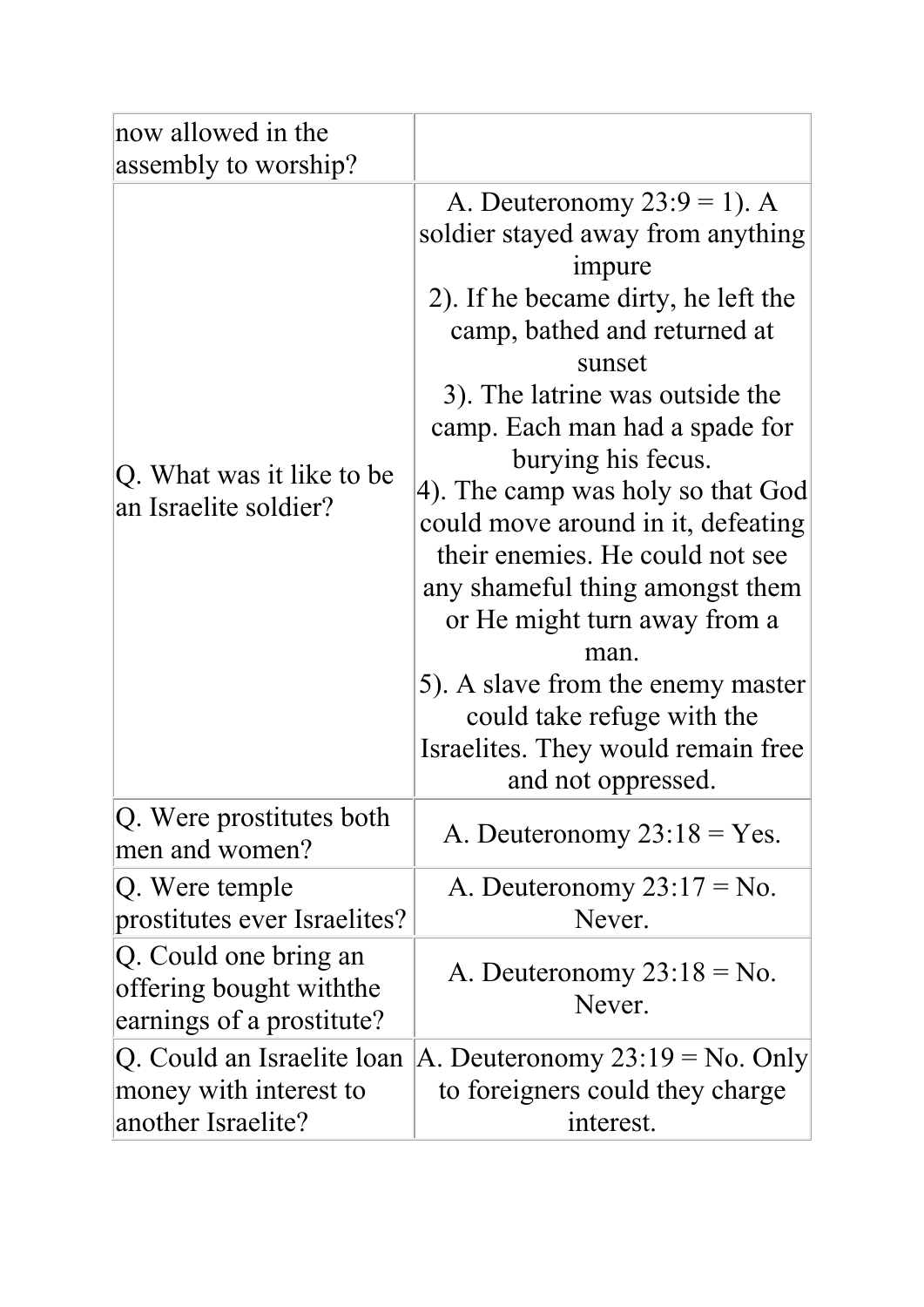| Q. Is there a promise<br>attached to that?                                                          | A. Deuteronomy $23:20 = Yes$ .<br>God would bless them in<br>everything they did in the<br>promised land if they kept that<br>law.                                                                                                                                                                                              |
|-----------------------------------------------------------------------------------------------------|---------------------------------------------------------------------------------------------------------------------------------------------------------------------------------------------------------------------------------------------------------------------------------------------------------------------------------|
| Q. What about vows?                                                                                 | A. Deuteronomy $23:21 = 1$ ). They<br>were to fulfill them quickly or the<br>vow became a sin<br>2). They were to refrain from<br>making vows.                                                                                                                                                                                  |
| Q. What about food?                                                                                 | A. Deuteronomy $23:24 = 1$ ). You<br>could eat your fill of your<br>neighbor's vineyard, but couldn't<br>take any grapes away in a basket<br>2). You could pluck a few heads<br>of grain from your neighbor's<br>field, but not with a sickle.<br>Note: We should expect to feed<br>stranges, but not be taken for<br>granted!) |
| Q. Could a man who<br>found out something<br>about his bride he didn't<br>like divorce her over it? | A. Deuteronomy $24:1 = Yes$ .                                                                                                                                                                                                                                                                                                   |
| Q. Could she marry<br>again?                                                                        | A. Deuteronomy $24:2 = Yes$ .                                                                                                                                                                                                                                                                                                   |
| Q. What if the 2nd<br>husband divorces her or<br>dies?                                              | A. Deuteronomy $24:3 =$ She could<br>not remarry the first husband.                                                                                                                                                                                                                                                             |
| $Q.$ Why?                                                                                           | A. Deuteronomy $24:4 = 1$ ). God<br>finds it detestable because she has<br>been defiled by marrying the 2nd                                                                                                                                                                                                                     |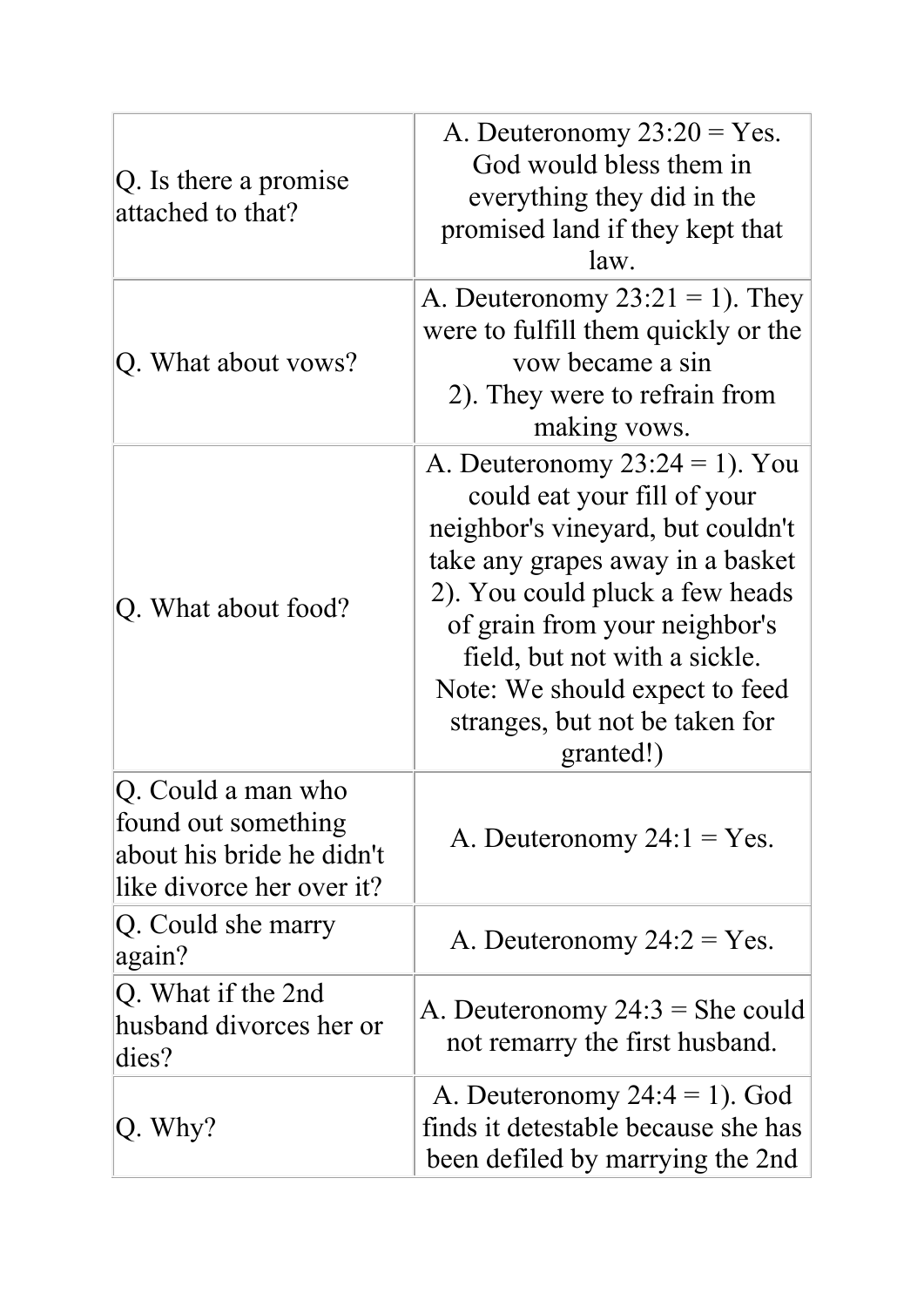|                                                                                                                                | husband<br>2). She would bring guilt upon the<br>land.                                                                                                                                                                             |
|--------------------------------------------------------------------------------------------------------------------------------|------------------------------------------------------------------------------------------------------------------------------------------------------------------------------------------------------------------------------------|
| Q. What was the penalty<br>for an Israelite who<br>kidnapped another<br>Israelite and treated him<br>like a slave or sold him? | A. Deuteronomy $24:7 =$ Death.                                                                                                                                                                                                     |
| Q. In Singapore, parents<br>are punished for the<br>crimes of their children. Is<br>this biblical?                             | A. Deuteronomy $24:16 = No!$<br>Each one is accountable for his<br>own crime.<br>Note: Take comfort, you parents<br>of rebel children!                                                                                             |
| Q. While harvesting my<br>crops, I forget one bundle<br>of grain inthe field.<br>Should I go back and get<br>it?               | A. Deuteronomy $24:19 = No$ .<br>Leave it for the orphans and<br>widows. The Lord will bless you<br>for it.                                                                                                                        |
| Q. When beating the<br>olives from my trees,<br>should I go over the tees<br>twice to make sure I get<br>every olive?          | A. Deuteronomy $24:20 = No$ .<br>Leave the rest for the poor, the<br>orphan and the widow.<br>Note: God provides. Don't account<br>for every penny. Be open-handed<br>like these Israelite farmers, with<br>what God provides you! |
| Q. And this applied to<br>vineyards and any other<br>crop?                                                                     | A. Deuteronomy $24:21 = Yes$ .<br>This action would serve to remind<br>them of their own poor days in<br>Egypt.<br>Note: Never forget what it was<br>like to be poor!                                                              |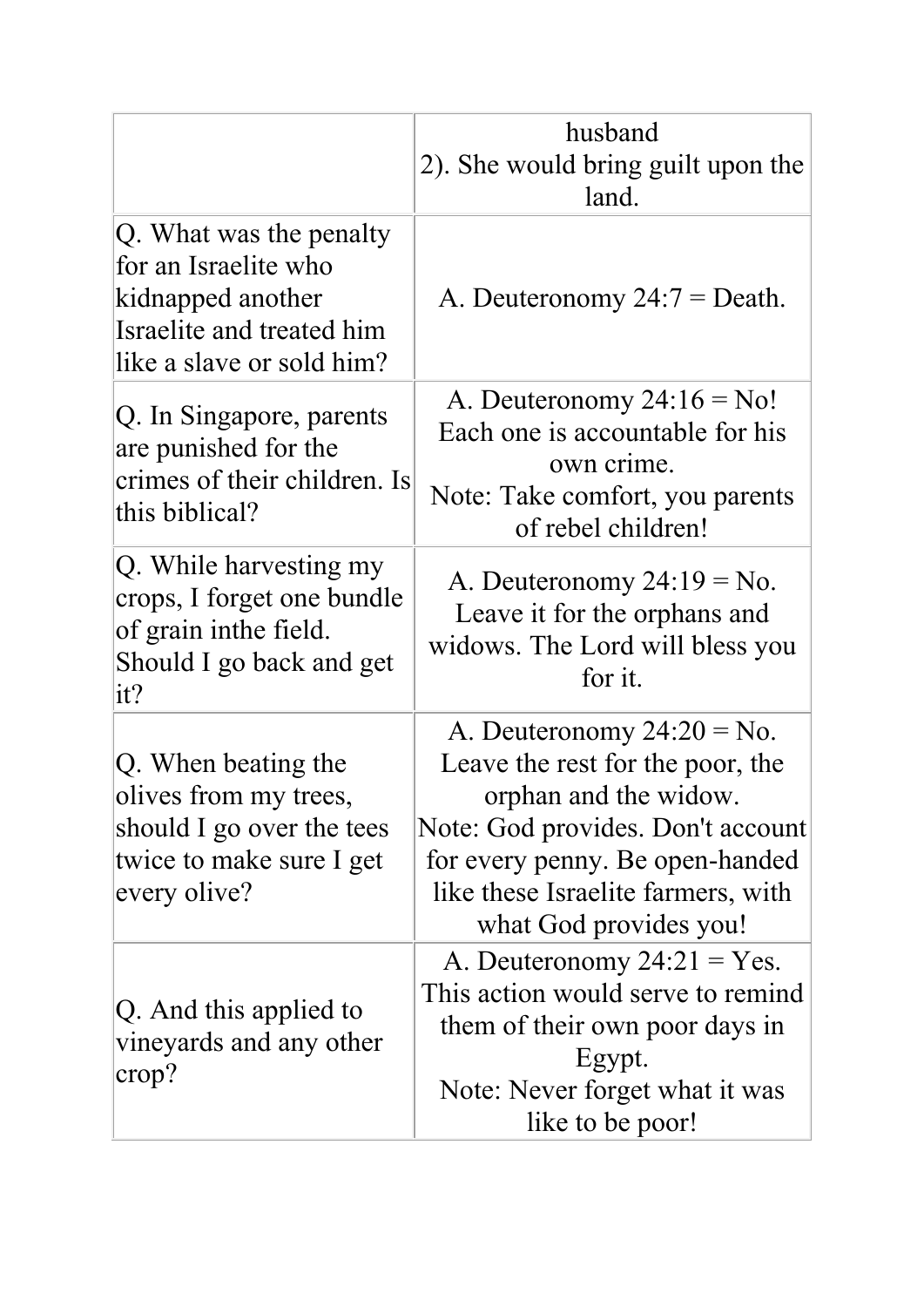| Q. Is there such a thing as<br>overkill in punishment?                                                              | A. Deuteronomy $25:3 = Yes.$ If a<br>punishment of 40 lashes was given<br>and no more, or humiliation would<br>come to the person being<br>punished.<br>Note: This is a reference to<br>physical abuse. Being lashed in<br>public was not shameful, but due.<br>Being over-lashed was shameful.<br>We need to be fair in discipling<br>our children or else we overkill<br>and cause shame.              |
|---------------------------------------------------------------------------------------------------------------------|----------------------------------------------------------------------------------------------------------------------------------------------------------------------------------------------------------------------------------------------------------------------------------------------------------------------------------------------------------------------------------------------------------|
| Q. What happened to a<br>young widow living on<br>the same property as her<br>brother-in-law if she had<br> no~son? | A. Deuteronomy $25:5 =$ The<br>brother-in-law would marry her<br>and give her a son. This son would<br>be his dead brother's heir. All<br>children after him would be his<br>own.                                                                                                                                                                                                                        |
| Q. Why was this done?                                                                                               | A. Deuteronomy $25:6 =$ So that<br>the dead brother would not be<br>forgotten in Israel.                                                                                                                                                                                                                                                                                                                 |
| Q. What if the brother<br>refused to marry his<br>brother's widow?                                                  | A. Deuteronomy $25:7 = 1$ ). The<br>widow would go to the town gate<br>and say to the leaders that he<br>refuses to preserve his brother's<br>name in Israel<br>2). The leaders would summon<br>him and try to reason with him.<br>3). If he still refused, the widow<br>would pull his sandal from his foot<br>and spit in his face.<br>4). Widow would then say, "This<br>is what happens to a man who |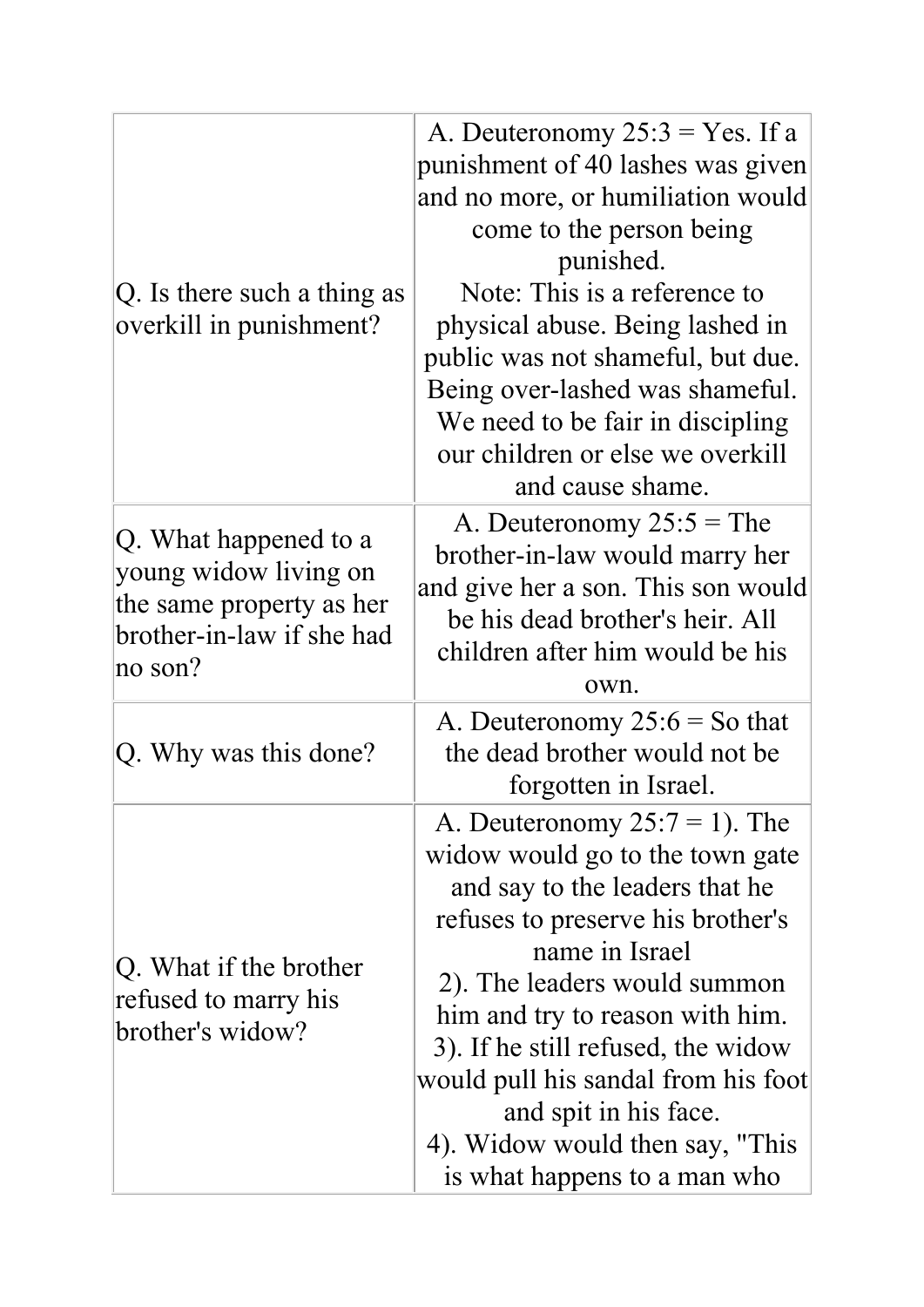|                                                                                          | refuses to raise up a son for his<br>brother."<br>5). Ever afterwards, his family<br>would be known as "the family of<br>the man whose sandal was pulled<br>off!"                                              |
|------------------------------------------------------------------------------------------|----------------------------------------------------------------------------------------------------------------------------------------------------------------------------------------------------------------|
| Q. What was done when 2<br>men fought?                                                   | A. Deuteronomy $25:11 =$ If one<br>man's wife tried to rescue her<br>husband by grabbing the other<br>man's reproductive organs, her<br>hand was cut off without pity.                                         |
| Q. Were the Israelites to<br>be exact in their trades?                                   | A. Deuteronomy $25:13 = Yes.$<br>Their scales had tobe exact. Long<br>life went to honest businessmen --<br>cheaters were detestable to God.                                                                   |
| Q. Is punishment<br>sometimes delayed?                                                   | A. Deuteronomy $25:17 = Yes$ .<br>God told the Israelites that<br>eventually, they would need to<br>destroy the Amalekites for their<br>sins against Israel. But not until<br>they occupied the promised land. |
| Q. What was Jacob's<br>nationality?                                                      | A. Deuteronomy $26$ = He was a<br>wandering Aramean.                                                                                                                                                           |
| Q. Is it important to<br>ackknowledge God when<br>we get a sudden windfall<br>of wealth? | A. Deuteronomy $26:1-10 = Yes.$<br>We need to say it and declare all<br>God has brought us to that point,<br>so that we remember who<br>provides.                                                              |
| Q. How were orphans and<br>widows ensured they<br>would be taken care of?                | A. Deuteronomy $26:12$ = Every<br>3rd year, farmers would tithe a<br>special time. These tithes went to<br>the Levites, foreigners, orphans                                                                    |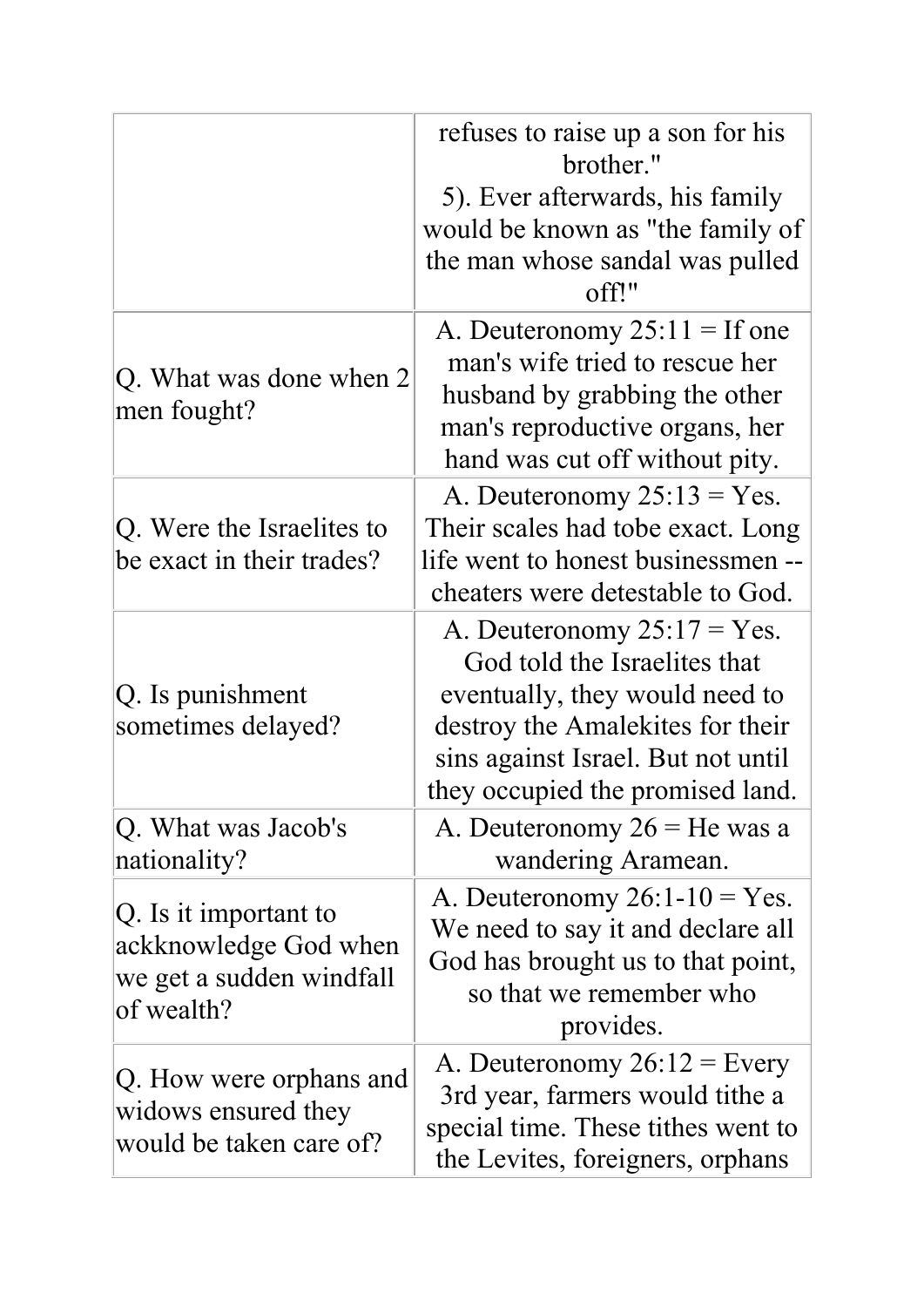|                                                                                                                                   | and widows. The portion was the<br>best and not 2nd best (like)<br>foodbank fodder!). It was declared<br>as such in public. Followed by a a<br>request to God for a blessing on<br>Israel.                                                                                                                      |
|-----------------------------------------------------------------------------------------------------------------------------------|-----------------------------------------------------------------------------------------------------------------------------------------------------------------------------------------------------------------------------------------------------------------------------------------------------------------|
| Q. Is being famous<br>wrong?                                                                                                      | A. Deuteronomy $26:19 = No.$ God<br>promises a righteous man praise,<br>honor and reknown in exchange<br>for obedience.                                                                                                                                                                                         |
| Q. How committed must<br>a man be to God's<br>commands?                                                                           | A. Deuteronomy $26:16 = 100\%$<br>with no reservations.                                                                                                                                                                                                                                                         |
| Q. What was the first<br>thing God told the<br>Israelites to do upon<br>entering the promised<br>land across the Jordan<br>River? | A. Deuteronomy $27:2 = 1$ ). To set<br>up some large stones, coat them<br>with plaster and write all God's<br>commands on them (at Mount<br>Ebal).<br>2). Then build an altar there using<br>natural stones. Offer burnt<br>offerings and peace offerings and<br>feast there with great joy before<br>the Lord. |
| Q. Then what?                                                                                                                     | A. Deuteronomy $27 = 1$ ). Six<br>tribes (Simeon, Levi, Judah,<br>Issachar, Joseph and Benjamin)<br>stood on Mount Gerizim to<br>proclaim a blessing over the<br>people<br>2). Six tribes (Reuben, Gad,<br>Asher, Zebulun, Dan and<br>Naphtali) stood on Mount Ebal to                                          |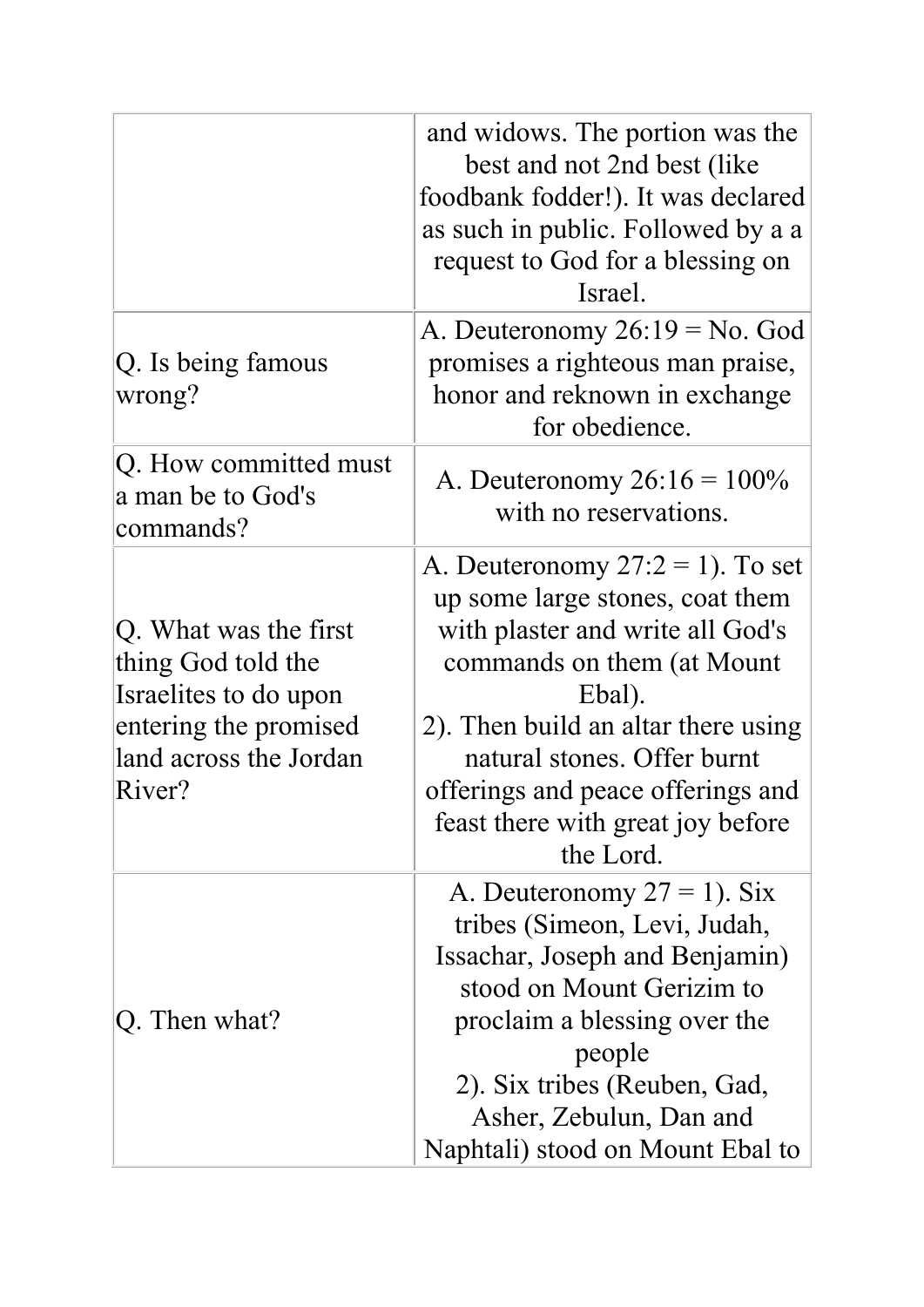|                                  | proclaim a curse.                         |
|----------------------------------|-------------------------------------------|
|                                  | 3). Then the Levites shouted to all       |
|                                  | the people of Israel these curses:        |
|                                  | 1). For secretive idol carvers or         |
|                                  | casters who also set them up              |
|                                  | 2). Theives who stole land                |
|                                  | 3). One who led a blind person            |
|                                  |                                           |
|                                  | astray                                    |
|                                  | 4). One who was unjust to                 |
|                                  | foreigners, orphans and widows            |
|                                  | 5). One who entered his father's<br>wife  |
|                                  |                                           |
|                                  | 6). One who entered an animal             |
|                                  | 7). One who entered his sister            |
|                                  | (step siblings too)                       |
|                                  | 8). One who entered his mother-<br>in-law |
|                                  |                                           |
|                                  | 9). Murderers who killed in secret        |
|                                  | 10). Paid assassins                       |
|                                  | 11). One who did not affirm al            |
|                                  | God's laws                                |
|                                  | Note: After each curse was                |
|                                  | spoken, all Israel said "AMEN!"           |
|                                  | A. Deuteronomy $28:2-3 = Yes$ .           |
|                                  | For obedience, there was:                 |
|                                  | 1). Blessings in town and country         |
| Q. Ouch! Were there              | 2). Blessings of many children and        |
| blessings proclaimed as<br>well? | good crops                                |
|                                  | 3). Blessings of fertile herds and        |
|                                  | flocks                                    |
|                                  | 4). Blessings of much fruit and           |
|                                  | bread                                     |
|                                  | 5). Blessings followed you                |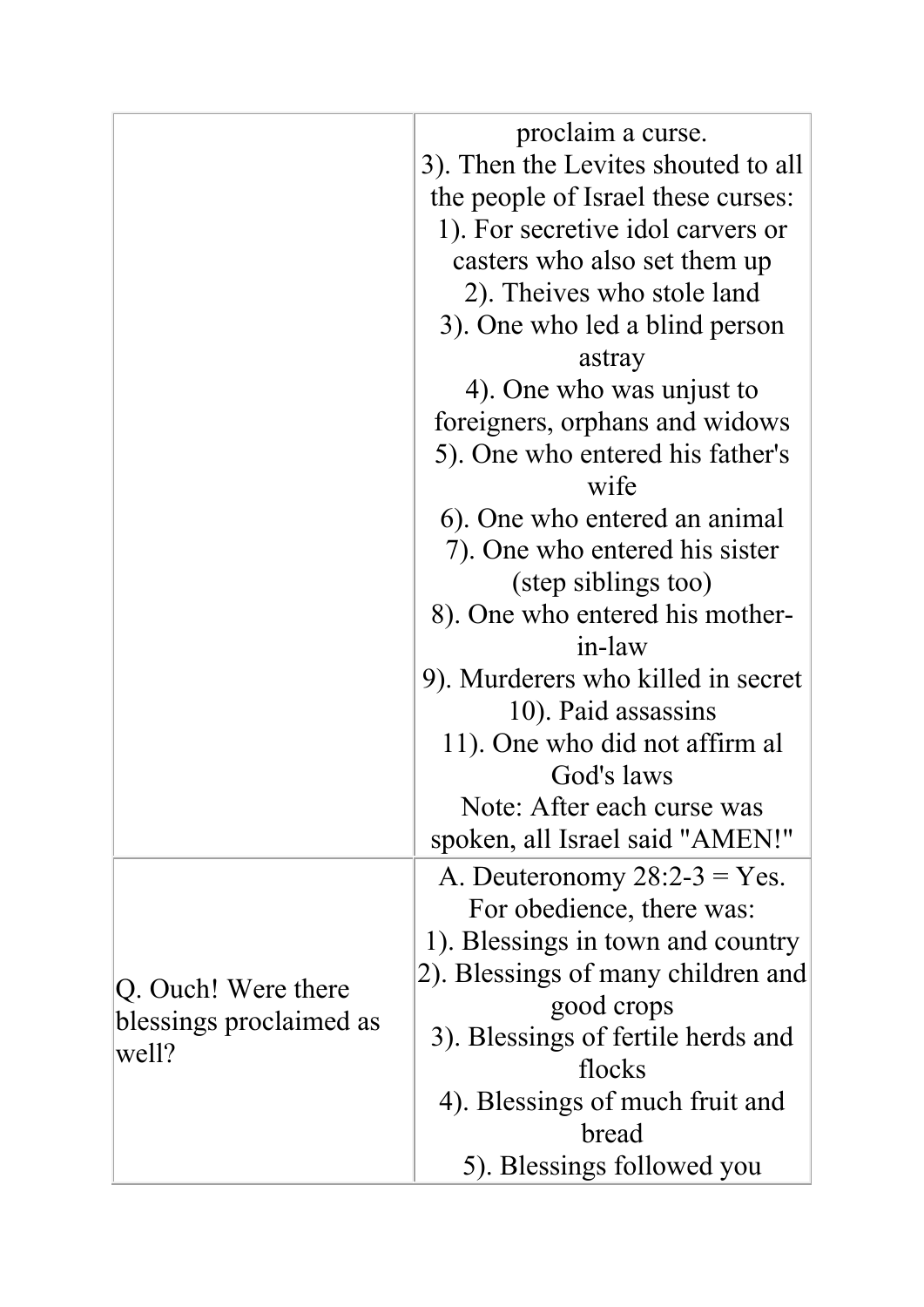|                          | everywhere                                     |
|--------------------------|------------------------------------------------|
|                          | 6). God would conquer their                    |
|                          | enemies                                        |
|                          | 7). God would fill the storehouses             |
|                          | with grain                                     |
|                          | 8). God would bless the land                   |
|                          | 9). God would establish them as                |
|                          | His holy people.                               |
|                          | 10). The nations would stand in<br>awe of them |
|                          | 11). God would send the rain at                |
|                          | the proper time                                |
|                          | 12). Theywould be able to lend to              |
|                          | many nations, but would never                  |
|                          | have to borrow from them                       |
|                          | 13). God would make them the                   |
|                          | head and not the tail and they                 |
|                          | would always have the upper                    |
|                          | hand.                                          |
|                          | A. Deuteronomy $28:2-3 =$ The                  |
| Q. And for disobedience? | above blessings 1-5 would be                   |
|                          | reversed!                                      |
|                          | A. Deuteronomy $28:20 =$ They                  |
|                          | would suffer in their minds the                |
|                          | following torments:                            |
| $ Q$ . What else?        | 1). Confusion                                  |
|                          | 2). Disollusionment in everything              |
|                          | they did until they were destroyed             |
|                          | 3). Disease                                    |
|                          | 4). Scorching heat                             |
|                          | 5). Drought                                    |
|                          | 6). blight and mildew                          |
|                          | 7). hard earth                                 |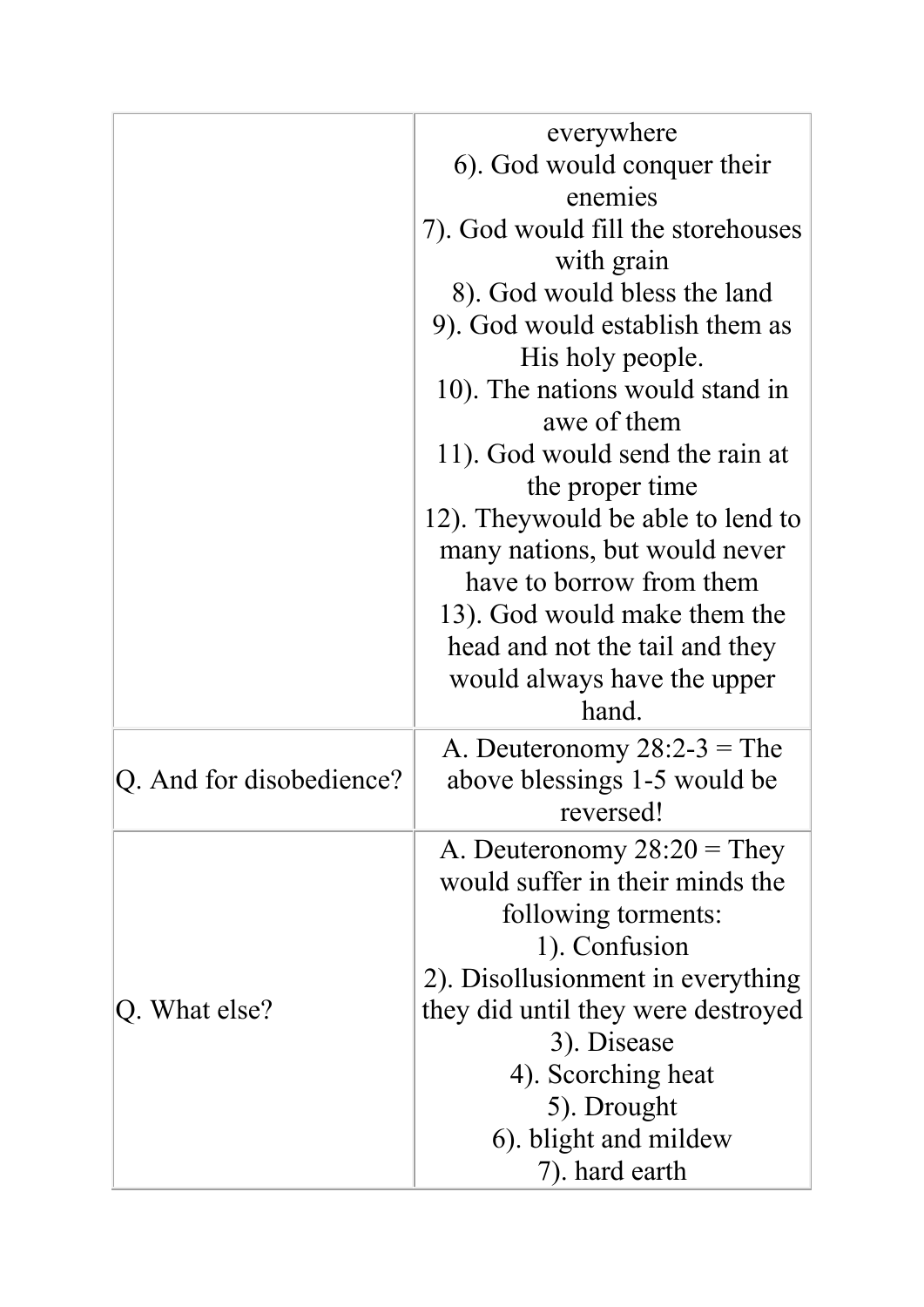| 8). sand and dust would pour        |
|-------------------------------------|
| down from the sky                   |
| 9). Enemies would defeat them       |
| 10). They would be bjects of        |
| horror worldwide                    |
| 11). Bird and beast would eat their |
| dead bodies                         |
| $12)$ . Boils                       |
| 13). tumors                         |
| 14). Scurvy                         |
| 15). madness                        |
| 16). blindness                      |
| $17$ ). panic                       |
| 18). failure in all they did        |
| 19). oppression                     |
| 20) they would be robbed            |
| continually                         |
| 21). the woman you were engaged     |
| to would be ravaged by another      |
| man                                 |
| 22). your house would become        |
| another's                           |
| 23). You would not eat from your    |
| own vineyard                        |
| 24). Your ox would be butchered     |
| before your eyes, but none of the   |
| meat would be for you               |
| 25). Your donkey would be driven    |
| away                                |
| 26). Your sheep would be given to   |
| your enemies                        |
| 27). Your offspring would be        |
| made slaves                         |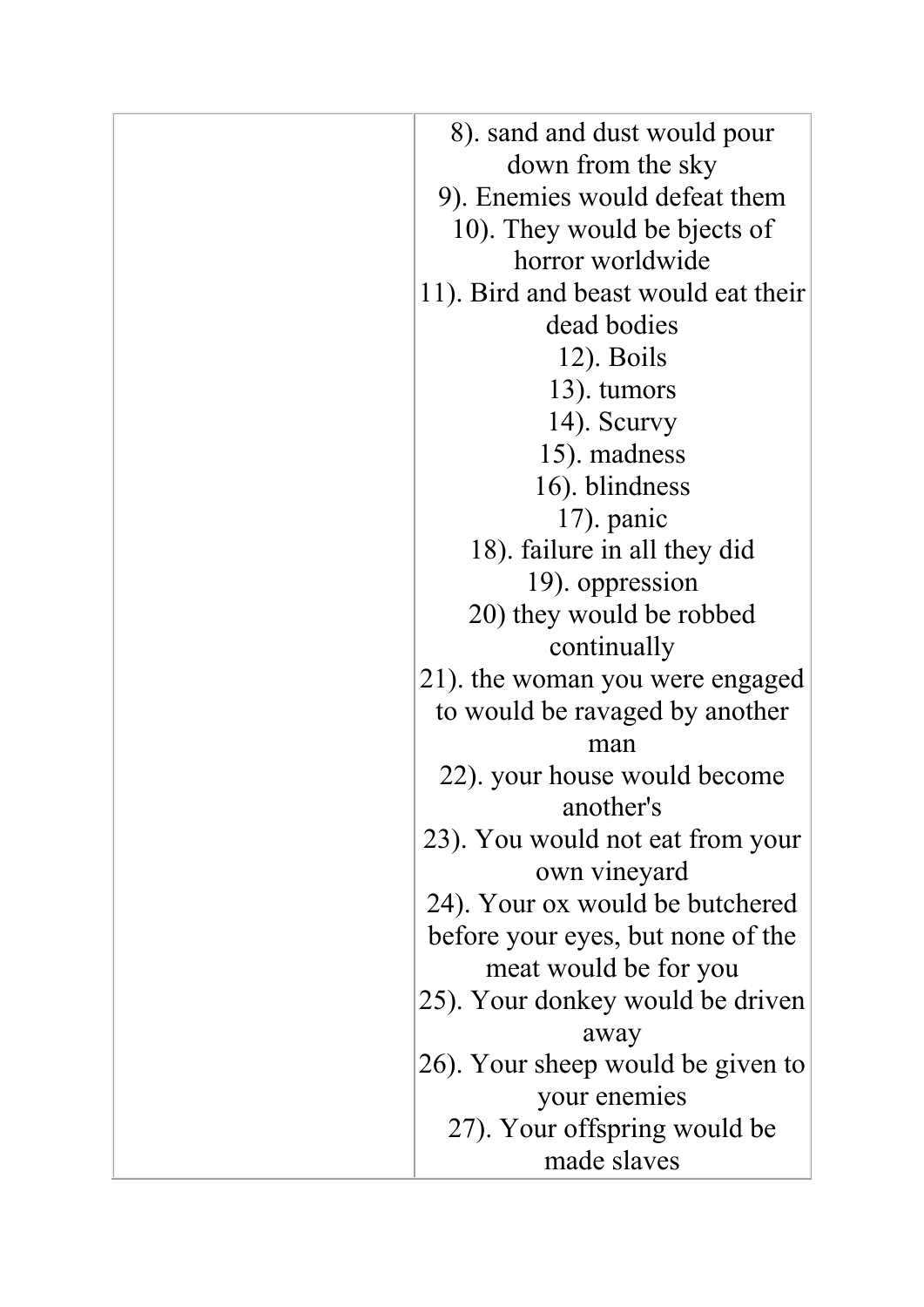|                                            | 28). A foreign nation you did not<br>know would eat your crops<br>29). You would be treated harshly<br>by them |
|--------------------------------------------|----------------------------------------------------------------------------------------------------------------|
|                                            | 30). You would go mad because of<br>all this                                                                   |
|                                            | 31). You would be exiled with<br>your king                                                                     |
|                                            | 32). All this punishment would<br>still not get your attention because                                         |
|                                            | you'd still worship idols of stone<br>and wood so                                                              |
|                                            | 33). You would be objects of<br>horror to the world                                                            |
|                                            | 34). Locusts would eat your crops<br>35). worms would eat your                                                 |
|                                            | grapevines                                                                                                     |
|                                            | 36). Olive trees would drop their<br>fruit before the olives were ripe                                         |
|                                            | 37). children would go into<br>captivity                                                                       |
|                                            | 38). Swarms of insects would eat<br>your crops                                                                 |
|                                            | 39). Foreigners among you would                                                                                |
|                                            | prosper while you would get<br>poorer, they would get stronger<br>while you got weaker.                        |
| Q. What kind of worship<br>did God expect? | A. Deuteronomy $28:47 =$ with joy<br>and enthusiasm for the abundant<br>benefits they received.                |
| Q. Did the list of ills<br>continue?       | A. Deuteronomy $28:48 = Yes$ .<br>40). They would serve their<br>enemies                                       |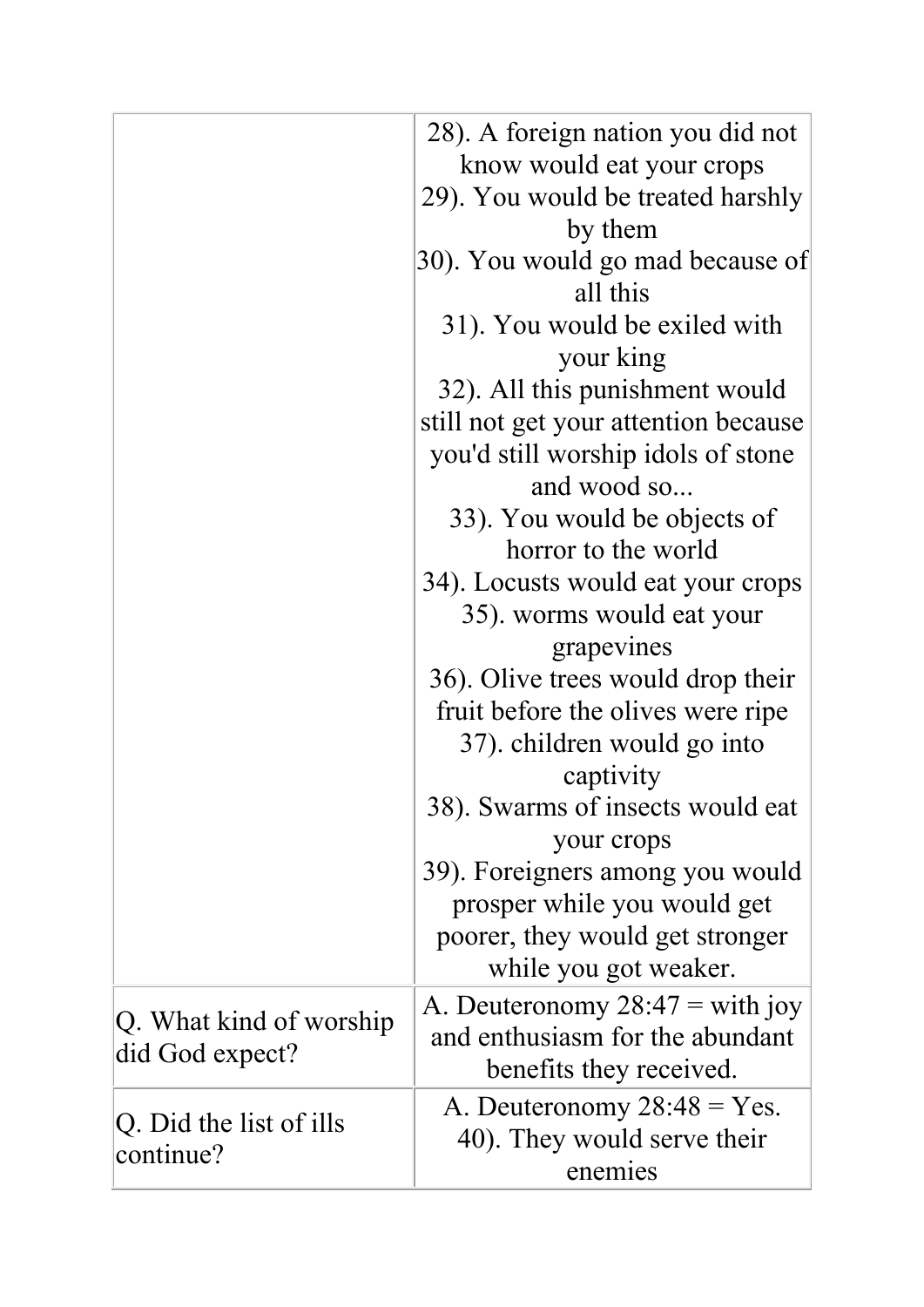| 41). They would grow hungry        |
|------------------------------------|
| 42). Thirsty                       |
| 43). naked                         |
| 44). They would lack in            |
| everything                         |
| 45). They would be oppressed       |
| until they were destroyed          |
| 46). A worse enemy would come      |
| who had no respect for the aged or |
| the young                          |
| 47). They would devour food and    |
| livestock and the Israelites would |
| starve                             |
| 48). The enemy would siege the     |
| city and knock its walls down      |
| 49). They would attack the towns   |
| in the promised land               |
| 50). Israelites would eat their    |
| young                              |
| 51). A man wouldn't share the      |
| flesh of his own son with his wife |
| and other children.                |
| 52). A tender wife would become    |
| cruel to her husband and childen.  |
| She'd eat her newborn baby in      |
| secret                             |
| 53). Indescribible plagues would   |
| befall them                        |
| 54). They would get Egypt's        |
| diseases                           |
| 55). Plagues not mentioned in the  |
| bible would befall them            |
| 56). Most would die.               |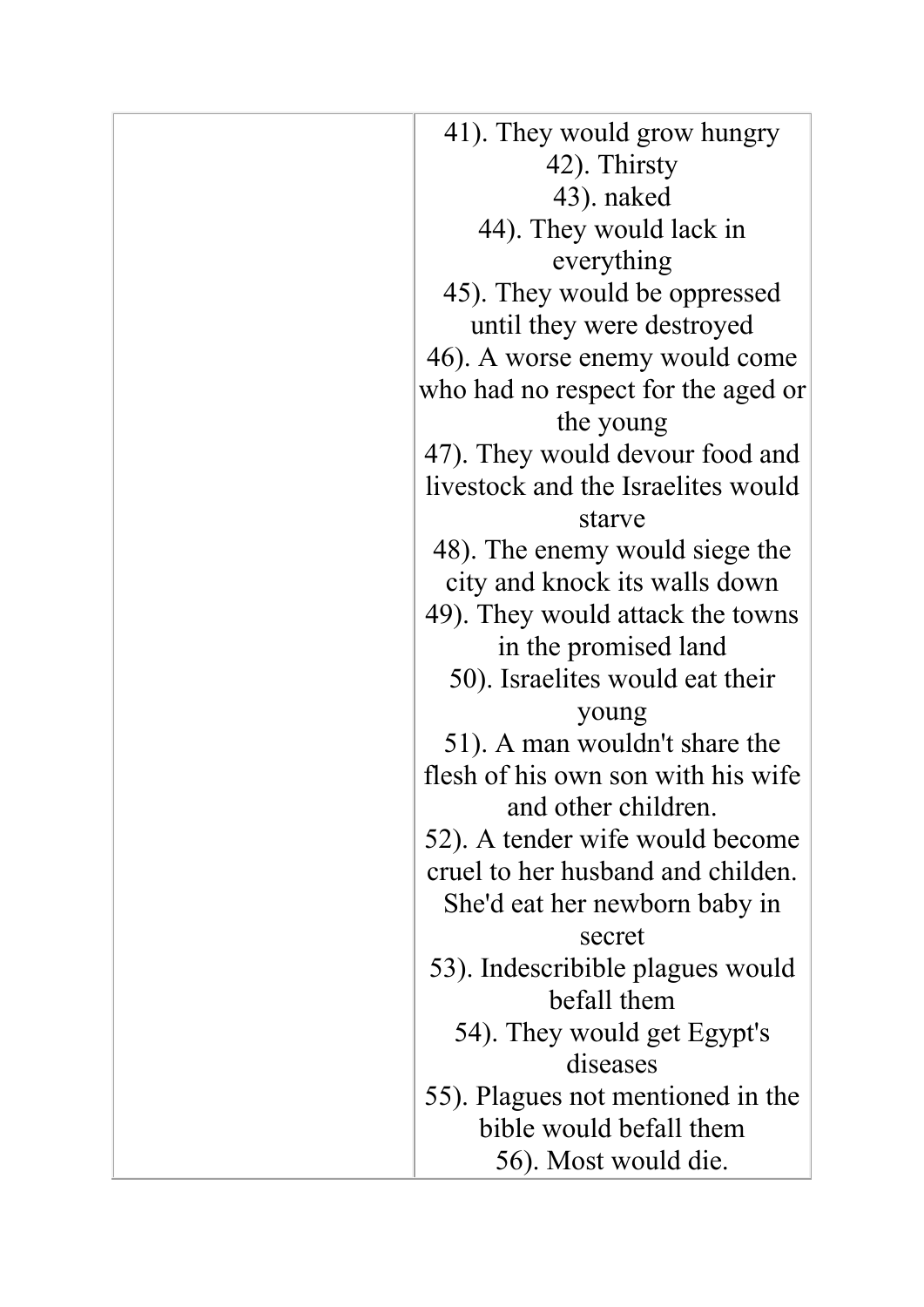| Q. Did God enjoy being<br>Israel's God?                                                                | A. Deuteronomy $28:63 = Yes.$ He<br>found great pleasure in helping<br>them to prosper and multiply.                                                                                                                                                                                                                                                                                                                                                                                        |
|--------------------------------------------------------------------------------------------------------|---------------------------------------------------------------------------------------------------------------------------------------------------------------------------------------------------------------------------------------------------------------------------------------------------------------------------------------------------------------------------------------------------------------------------------------------------------------------------------------------|
| Q. Would God hesitate to<br>bring great judgment on<br>them?                                           | A. Deuteronomy $28:63 =$ No. He<br>would destroy them with pleasure!                                                                                                                                                                                                                                                                                                                                                                                                                        |
| Q. Did the list continue?                                                                              | A. Deuteronomy $28:64 = Yes$ .<br>57). They would be scattered<br>worldwide<br>58). They would worship gods not<br>mentioned yet<br>59). They would have no security<br>or rest<br>60). Hearts would tremble, eyes<br>would fail, souls would despair<br>61). Lives would hang in doubt so<br>they wouldn't know if they would<br>be alive in the morning<br>62). They would be sent back to<br>Egypt in ships, but even if they<br>offered themselves as slaves, no<br>one would buy them. |
| Q. And these<br>commandments and<br>promises of punishment<br>came with those given on<br>Mount Sinai? | A. Deuteronomy $29:1 = Yes$ .                                                                                                                                                                                                                                                                                                                                                                                                                                                               |
| Q. How binding was this<br>covenant?                                                                   | A. Deuteronomy $29:15 =$ It was<br>good for all future descendants<br>too.                                                                                                                                                                                                                                                                                                                                                                                                                  |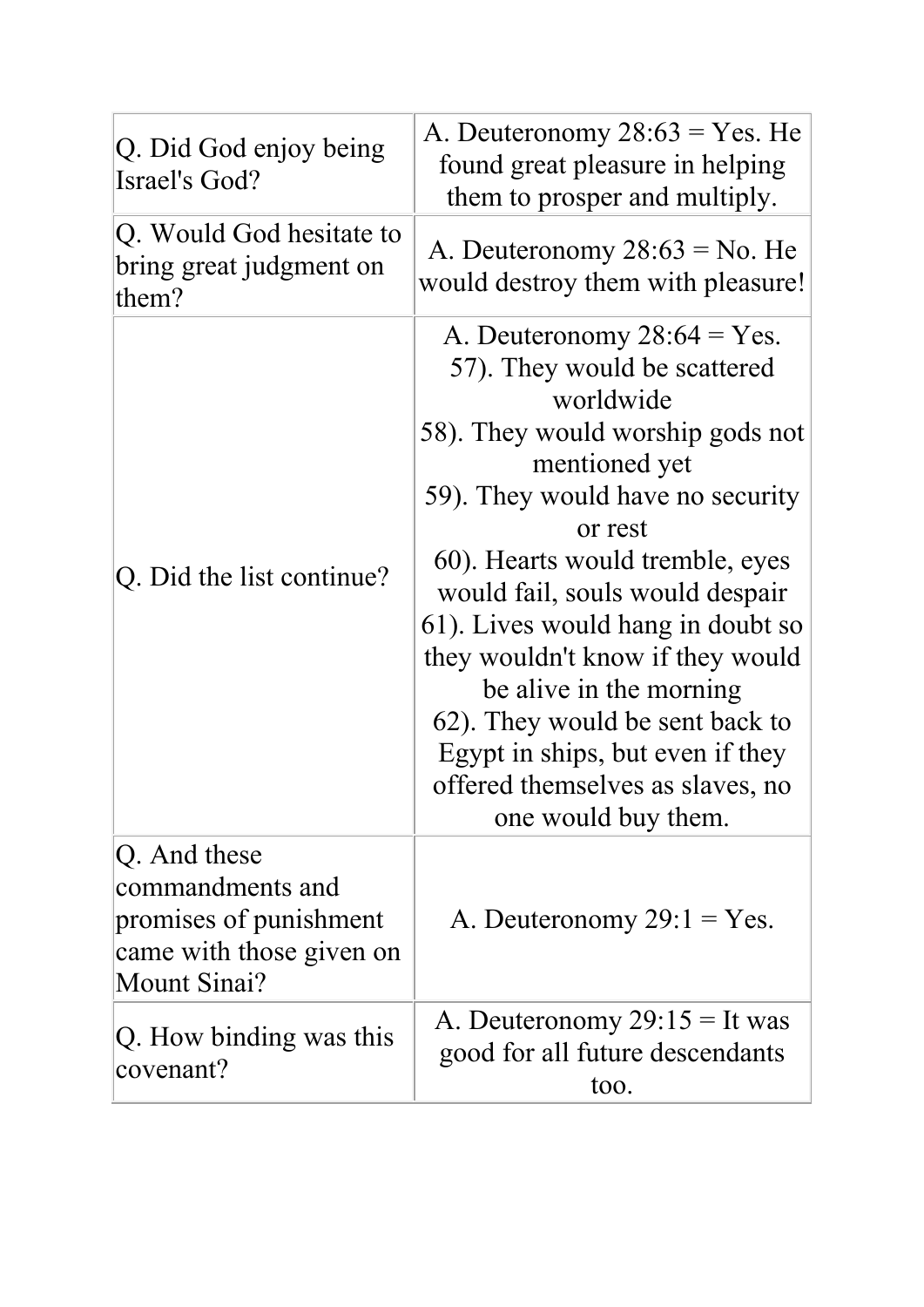| Q. Did God reveal                                                               | A. Deuteronomy $29:29 = No$ .                                                                                                                                                                                                                                                                                                                                                                                                                                                                                                   |
|---------------------------------------------------------------------------------|---------------------------------------------------------------------------------------------------------------------------------------------------------------------------------------------------------------------------------------------------------------------------------------------------------------------------------------------------------------------------------------------------------------------------------------------------------------------------------------------------------------------------------|
| everything to the                                                               | There are secret things that belong                                                                                                                                                                                                                                                                                                                                                                                                                                                                                             |
| Israelites?                                                                     | to God alone.                                                                                                                                                                                                                                                                                                                                                                                                                                                                                                                   |
| Q. And who do the                                                               | A. Deuteronomy $29:29 =$ The                                                                                                                                                                                                                                                                                                                                                                                                                                                                                                    |
| revealed things belong to?                                                      | Israelites and their descendants.                                                                                                                                                                                                                                                                                                                                                                                                                                                                                               |
| Q. What are the revealed                                                        | A. Deuteronomy $29:29 = God's$                                                                                                                                                                                                                                                                                                                                                                                                                                                                                                  |
| things?                                                                         | word through Moses.                                                                                                                                                                                                                                                                                                                                                                                                                                                                                                             |
| Q. Did God give them<br>instructions for the road<br>back to holiness from sin? | A. Deuteronomy $30:1 = Yes$ . They<br>and their children had to turn back.<br>Then 1). God would gather them<br>from all nations<br>2). Prosper them more than their<br>ancestors<br>3). Cleanse their hearts and their<br>descendants' hearts<br>4). Curses would go to their<br>enemies<br>5). They would obey<br>6). They would become successful<br>7). They would have abundance<br>8). God would be delighted in<br>being good to them.<br>Note: God cleanses the heart and<br>soul so that we can treat Him<br>properly. |
| Q. How long ago did God<br>put His statutes inthe<br>hearts of men?             | A. Deuteronomy $30:11-14 = As$<br>far back as Moses' time.                                                                                                                                                                                                                                                                                                                                                                                                                                                                      |
| Q. Is the line between                                                          | A. Deuteronomy $30:15-19 = Yes.$                                                                                                                                                                                                                                                                                                                                                                                                                                                                                                |
| right and wrong drawn                                                           | And the choices we make to do                                                                                                                                                                                                                                                                                                                                                                                                                                                                                                   |
| here?                                                                           | one or the other are ours to make.                                                                                                                                                                                                                                                                                                                                                                                                                                                                                              |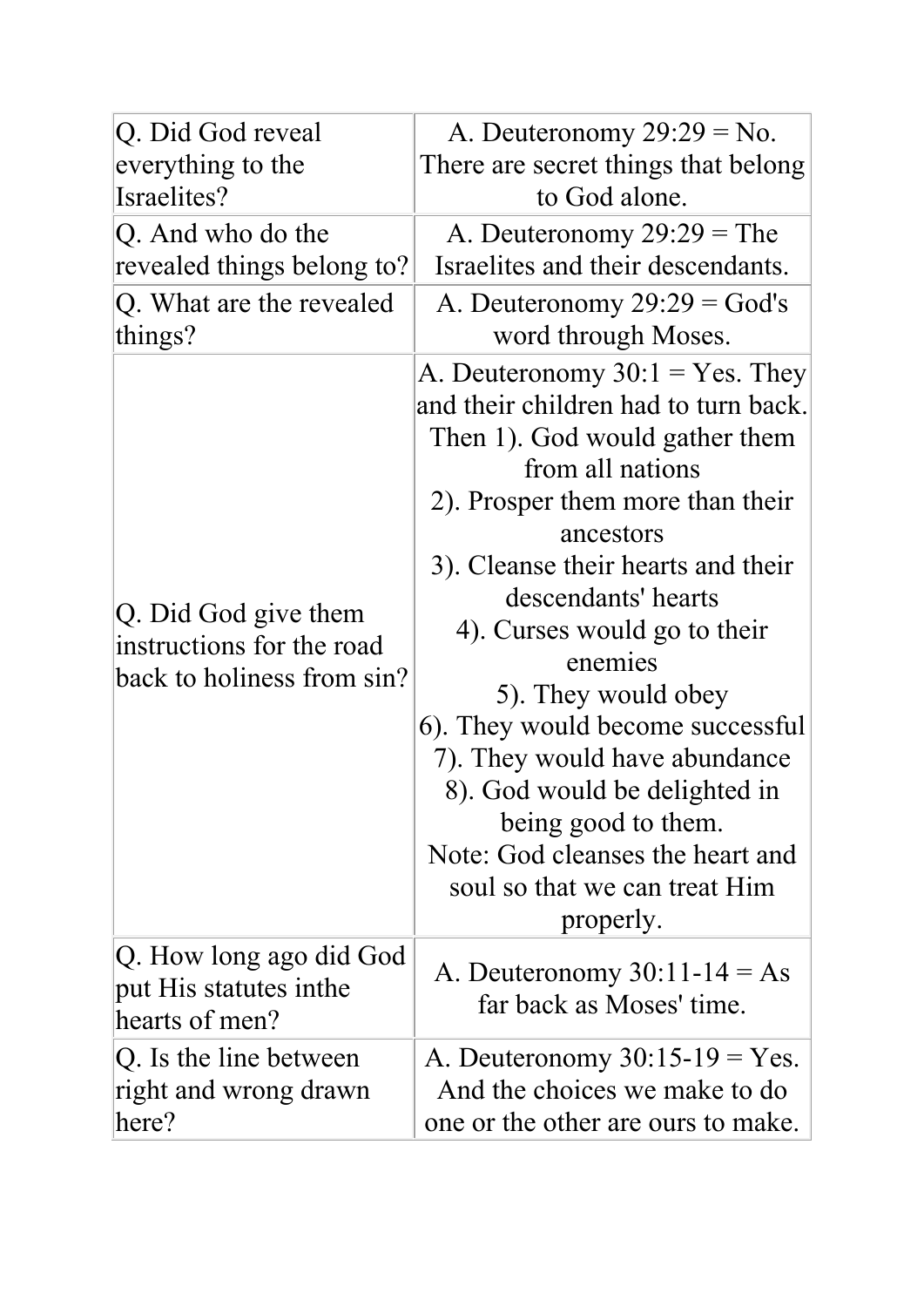| Q. Does God care about                                                                                              | A. Deuteronomy $30:19 =$                                                                                            |
|---------------------------------------------------------------------------------------------------------------------|---------------------------------------------------------------------------------------------------------------------|
| us that much?                                                                                                       | Passionately!                                                                                                       |
| Q. How long did Moses<br>live?                                                                                      | A. Deuteronomy $31:1 = 120$ years.                                                                                  |
| Q. Who went ahead of the<br>Israelites whey they<br>crossed the Jordan River<br>to enter into the promised<br>land? | A. Deuteronomy $31:3 = God$ did.                                                                                    |
| Q. Why?                                                                                                             | A. Deuteronomy $31:3 = To$<br>destroy the nations living there so<br>they could take possession of the<br>land.     |
| Q. Who appointed Joshua<br>to replace Moses as their<br>leader?                                                     | A. Deuteronomy $31:3$ = Moses did<br>herre, but God did earlier in this<br>book.                                    |
| Q. What would happen to<br>the people already living<br>in the promised land?                                       | A. Deuteronomy $31:5 = God$<br>handed them over to the Israelites<br>to deal with according to His<br>word.         |
| Q. Were the Israelites<br>tempted to be intimidated<br>by them?                                                     | A. Deuteronomy $31:6 = Yes$ . But<br>God told them to be strong and<br>courageous.                                  |
| Q. Is being strong and<br>courageous a choice?                                                                      | A. Deuteronomy $31:6 = Yes.$ It<br>requires beliving that God will be<br>your army and not forsake nor fail<br>you. |
| Q. Is the Year of Jubilee<br>also known by another<br>name?                                                         | A. Deuteronomy $31:10 = Yes$ .<br>Also known as the Year of<br>Release.                                             |
| Q. The Year of Jubilee<br>was a work-free year                                                                      | A. Deuteronomy $31:11 =$ The<br>priest had to read the entire law to                                                |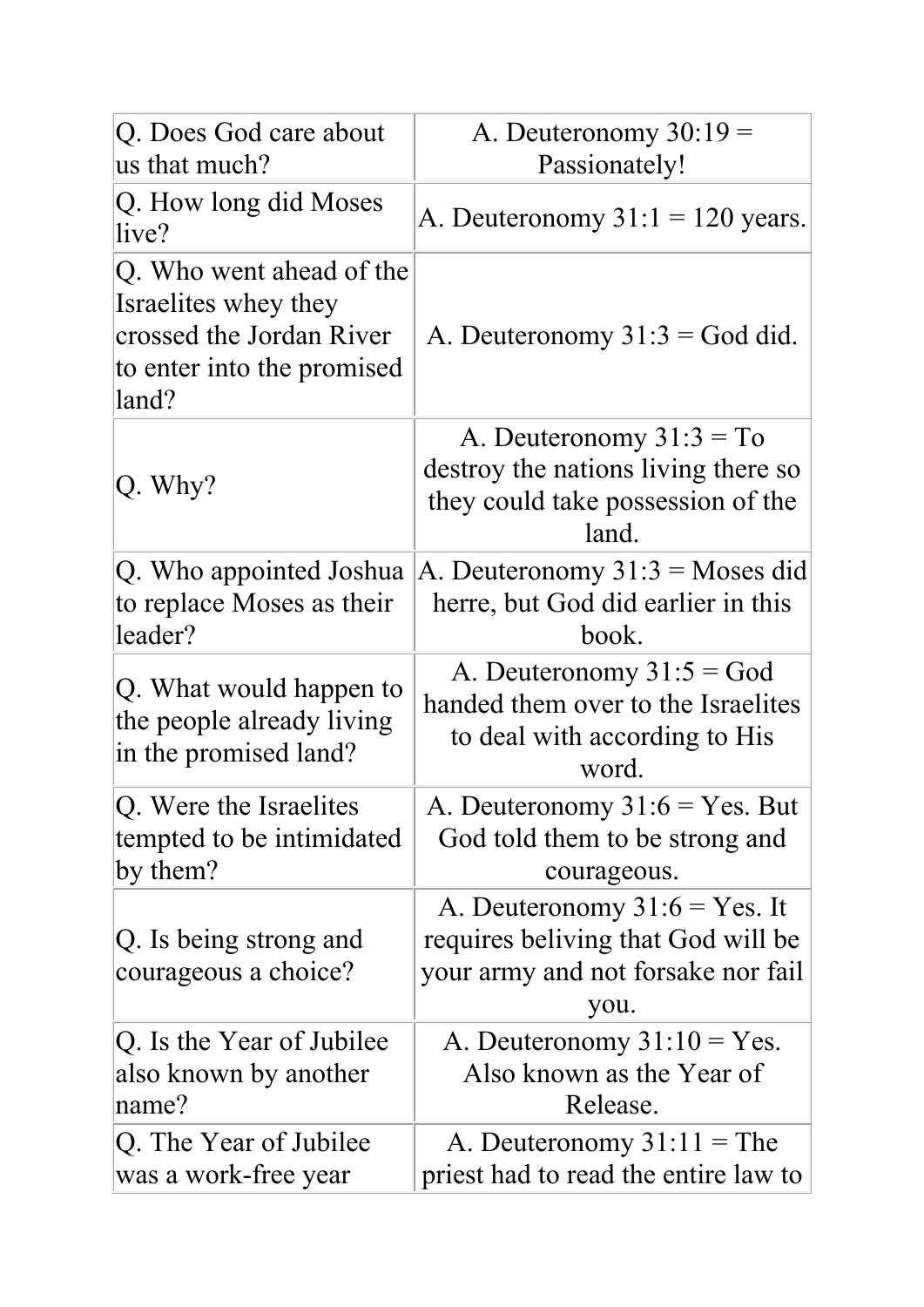| along with the following<br>year. What was one event<br>that happened only in the<br>7th year? | the people at assembly, before the<br>Lord, at His chosen place.                                                                                                                                                                                                                                                                                                                             |
|------------------------------------------------------------------------------------------------|----------------------------------------------------------------------------------------------------------------------------------------------------------------------------------------------------------------------------------------------------------------------------------------------------------------------------------------------------------------------------------------------|
| Q. Who was required to<br>be there?                                                            | A. Deuteronomy $31:12 =$<br>Everyone -- foreigners and<br>children too.                                                                                                                                                                                                                                                                                                                      |
| Q. Who commissioned<br>Joshua?                                                                 | A. Deuteronomy $31:14 = God$ did.                                                                                                                                                                                                                                                                                                                                                            |
| Q. Did God have any<br>final words for Moses<br>before he died?                                | A. Deuteronomy $31:16 = Yes$ .                                                                                                                                                                                                                                                                                                                                                               |
| Q. What were they?                                                                             | A. Deuteronomy $31:16 = 1$ ). That<br>the people would worship foreign<br>gods after he died -- gods from the<br>land where they were going<br>2). The people would abandon<br>God and break the covenant<br>3). God would be angry and<br>abandon them<br>4). The people would be destroyed<br>5). Terrible trouble would come<br>and they would realize it's because<br>God has left them. |
| Q. Why did God tell<br>Moses all this bad news?                                                | A. Deuteronomy $31:22 = So$<br>Moses would write down the<br>words and make a song of it to<br>pass down to their descendants.                                                                                                                                                                                                                                                               |
| Q. What did the law serve<br>as?                                                               | A. Deuteronomy $31:26 = A$<br>witness against Israel. It let them<br>know that Moses knew their                                                                                                                                                                                                                                                                                              |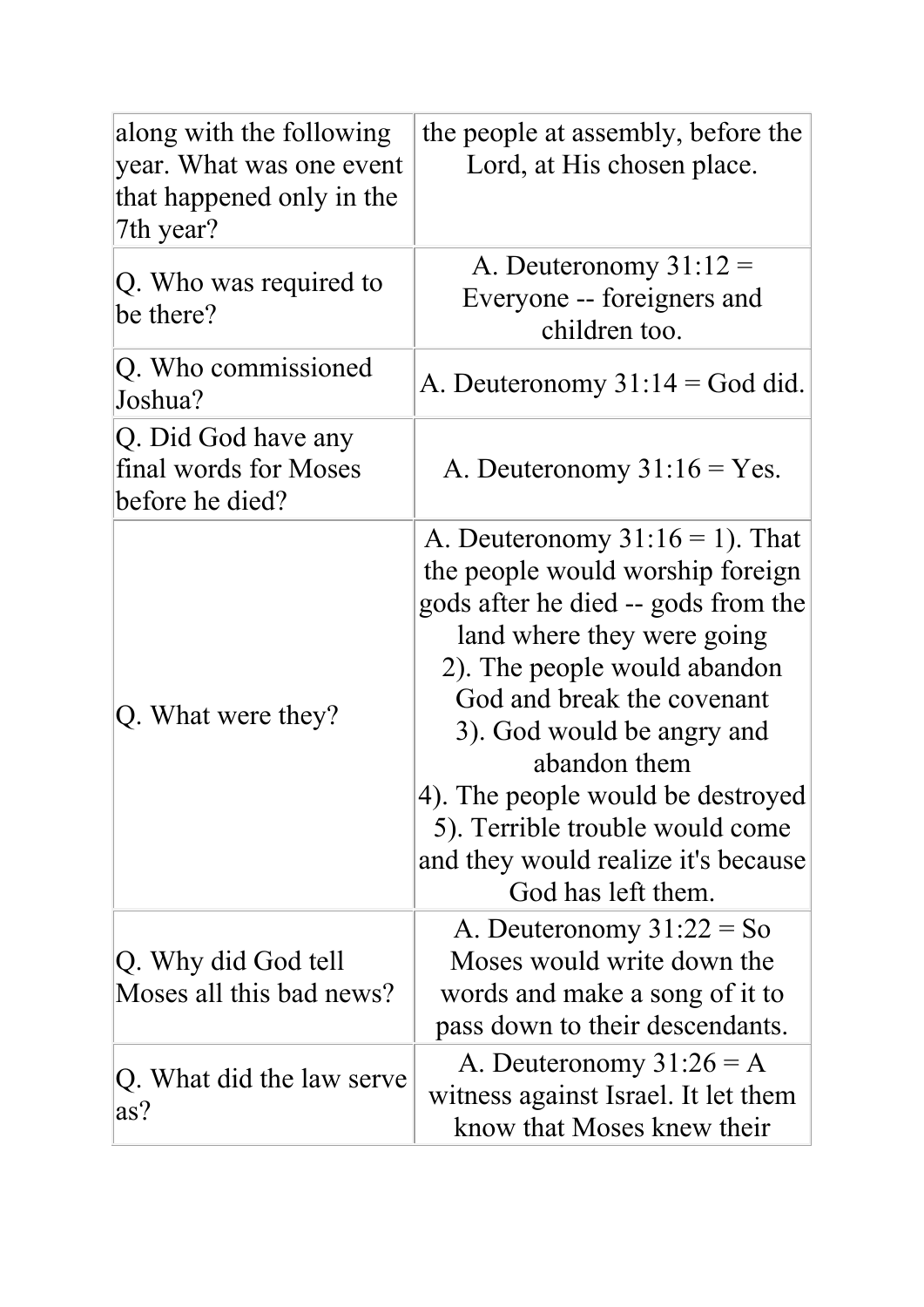|                                                        | rebellion existed even during his<br>lifetime.                                                                                                                                                                                  |
|--------------------------------------------------------|---------------------------------------------------------------------------------------------------------------------------------------------------------------------------------------------------------------------------------|
| Q. What happened to the<br>written law Moses wrote?    | A. Deuteronomy $31:26 =$ It was<br>placed beside the Ark of the<br>Covenant.                                                                                                                                                    |
| Q. What did Moses do<br>next?                          | A. Deuteronomy $31:28 = He$<br>summoned all the leaders and<br>officials of the tribes to speak to<br>them and call heaven and earth to<br>witness against them. He called<br>them on their sins.                               |
| Q. What was in the song<br>Moses wrote down?           | A. Deuteronomy $32 = A$ synopsis<br>of Israel's relationship with God;<br>their sins and punishment, God's<br>anger with them for it, the angels<br>witnessing it, God's promise to<br>avenge them, the land and His<br>people. |
| Q. Did Moses give the<br>people a final warning?       | A. Deuteronomy $32:46 = Yes$ . He<br>pled to them to do right, obey and<br>be happy.                                                                                                                                            |
| Q. Where did Moses die?                                | A. Deuteronomy $32:49 = On$<br>Mount Nebo across from Jericho -<br>- Looking at the promised land.                                                                                                                              |
| Q. Did he bless the<br>Israelites before his<br>death? | A. Deuteronomy $33 = Yes$ . An<br>nice long blessing. Each tribe<br>would go a special way. Moses<br>prophesied their fates and they<br>have come to pass.                                                                      |
| Q. What were the fates of<br>these tribes?             | A. Deuteronomy $33 =$<br>1). Reuben's people would not die<br>out, though they were a small tribe                                                                                                                               |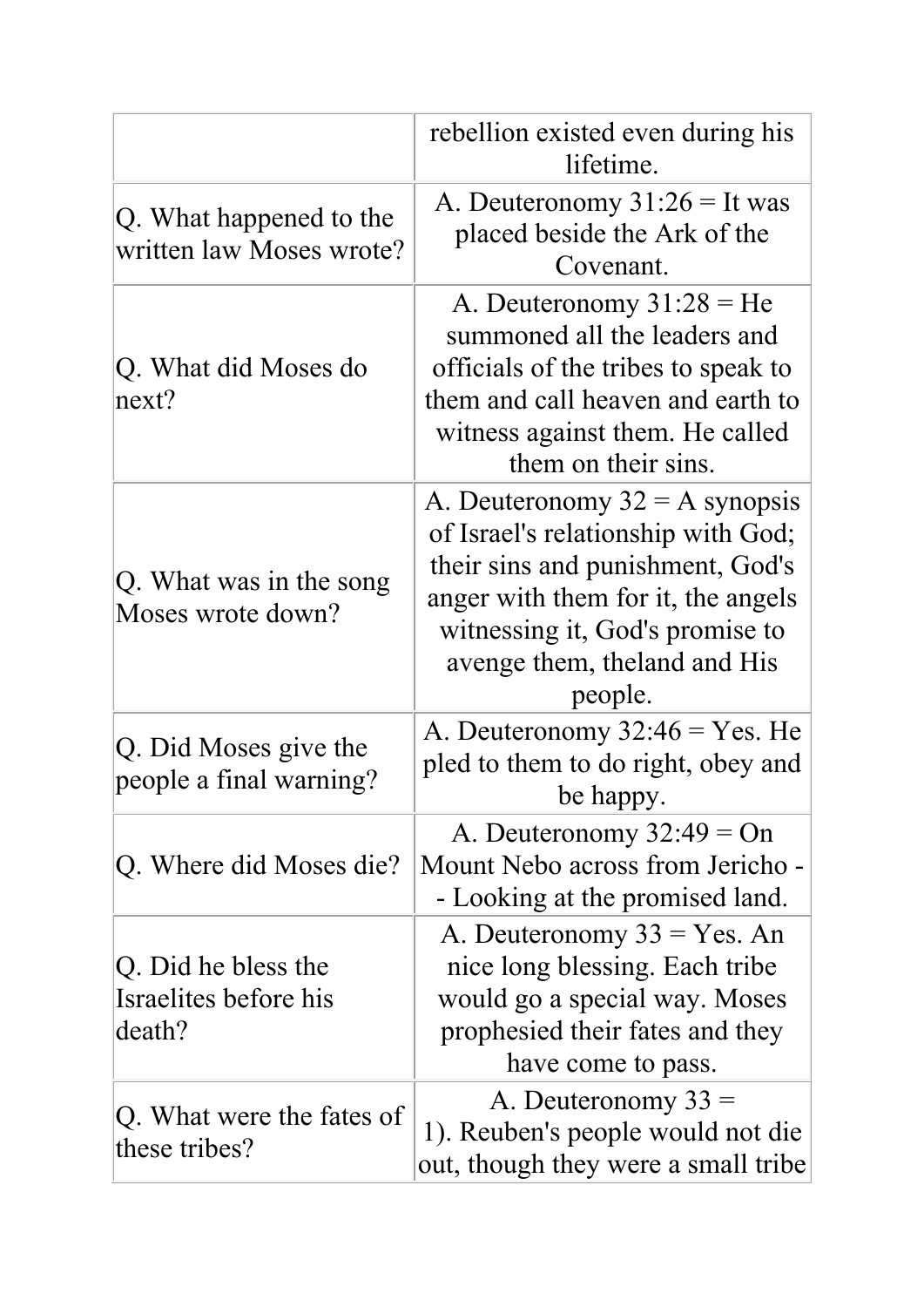| 2). Judah's people would need       |
|-------------------------------------|
| strength to fight their enemies     |
| 3). Levi's people would teach       |
| God's law; God would crush their    |
| enemies                             |
| 4). Benjamin's people would be      |
| loved by the Lord, live in safety,  |
| surrounded by God continuously;     |
| preserved from every harm           |
| 5). Joseph's people would have      |
| fertile land, rain from heaven and  |
| earth, first crops of the ancient   |
| countains, the best gifts of the    |
| earth; the favor of God; the        |
| strength and majesty of a young     |
| bull, and be a powerful foe.        |
| 6). Ephraim's people and            |
| 7). Manasseh's people shared in     |
| this, their, Joseph's blessing.     |
| 8). Zebulun's people would be       |
| prosperous in their expeditions     |
| abroad                              |
| 9). Issachar's people would be      |
| prosperous at home in their tents;  |
| summon the people to the            |
| mountain to offer proper            |
| sacrifices; benefit from the riches |
| of the sea and the hidden treasures |
| of the sand. (computer chips?)      |
| 10). Gad's people had the best      |
| land. They would be strong like a   |
| lion; protective; a leader's share  |
| was assigned to them; they would    |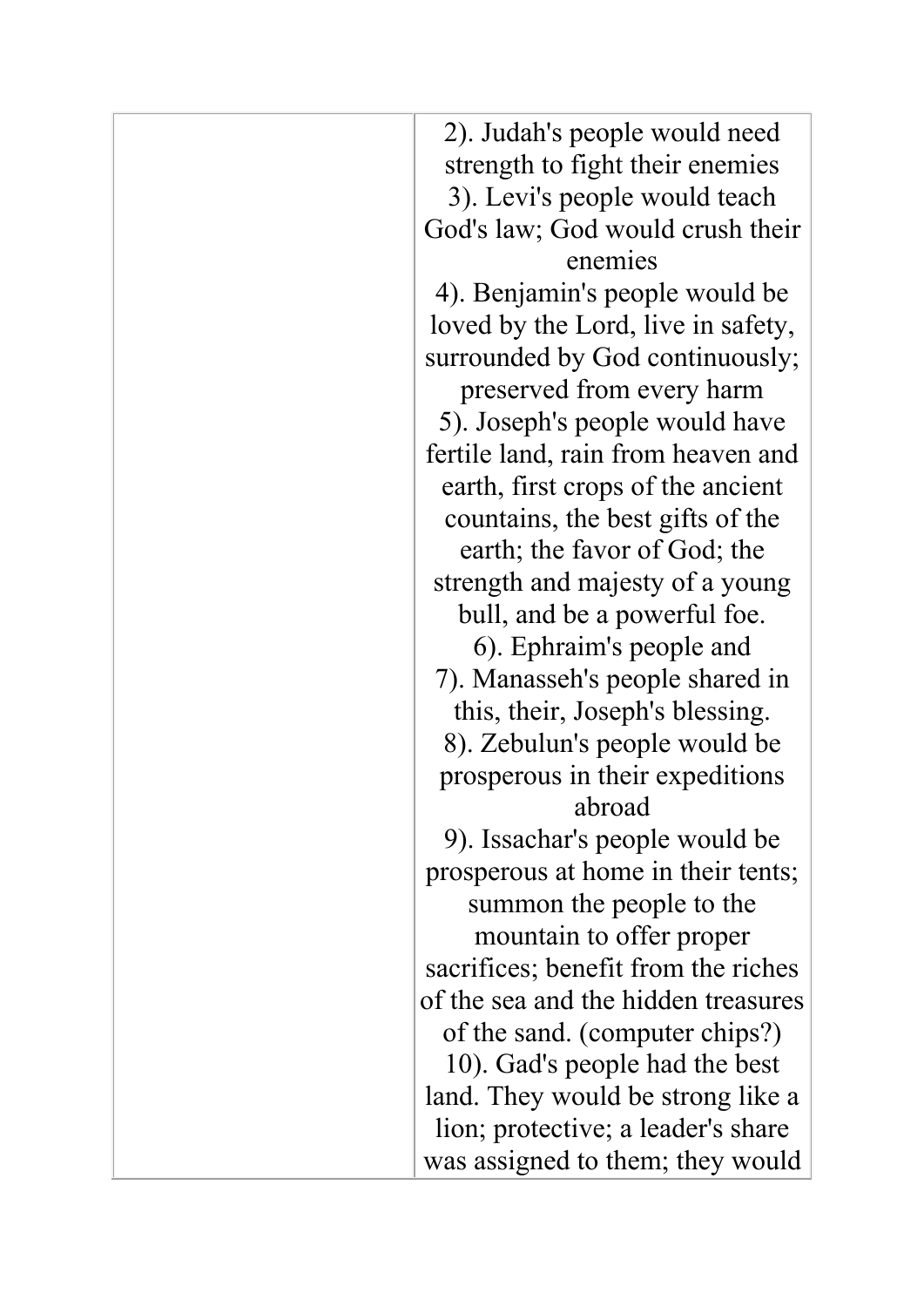|                                                                        | crry out the Lord's justice, obey<br>His regulations for Israel.<br>11). Dan's people would be like a<br>lion's cub, leaping out from<br><b>Bashan</b><br>12). Naphtali's people would be<br>rich in favor, full of the Lord's<br>blessings, possess the west and<br>south lands.<br>13). Asher's people would be<br>blessed above the other sons;                                            |
|------------------------------------------------------------------------|-----------------------------------------------------------------------------------------------------------------------------------------------------------------------------------------------------------------------------------------------------------------------------------------------------------------------------------------------------------------------------------------------|
|                                                                        | esteemed by his brothers; his feet<br>bathed in olive oil; bolts of his<br>gates would be made with iron and<br>bronze; strength would match the<br>length of his days.                                                                                                                                                                                                                       |
| Q. What did Moses reveal<br>about God here, right<br>before his death? | A. Deuteronomy $33:26 = 1$ ). There<br>is no one like the God of Israel<br>2). God rides across the heavens to<br>help Israel, in majestic splendor<br>3). God is their refuge; His<br>everlasting arms are under Israel.<br>4). God thrusts out the enemy<br>before Israel.<br>5). It is God who cries "Destroy"<br>them!"<br>6). God is Israel's protecting shield<br>and triumphant sword. |
| Q. How was one way<br>Israel defeated their<br>enemies?                | A. Deuteronomy $33:29$ = Their<br>enemies bowed down before them<br>and they trampled on their backs!                                                                                                                                                                                                                                                                                         |
| Q. Where did Moses<br>finally die?                                     | A. Deuteronomy $34:1 =$ Near<br>Pisgah Peak in the land of Moab,                                                                                                                                                                                                                                                                                                                              |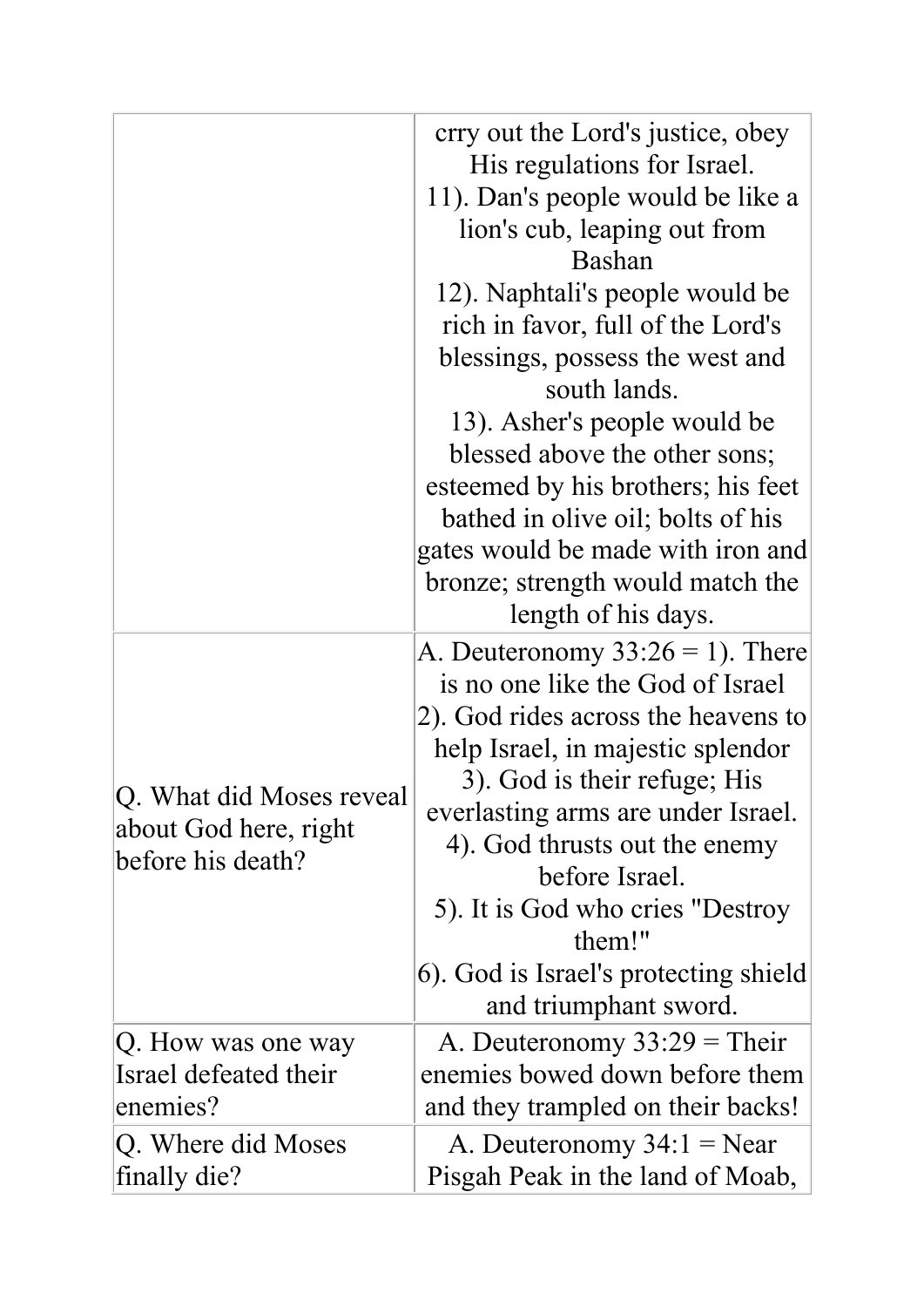|                                                                  | where he viewed the promised<br>land just before he died.                                                                                                                                                                                                                                                                          |
|------------------------------------------------------------------|------------------------------------------------------------------------------------------------------------------------------------------------------------------------------------------------------------------------------------------------------------------------------------------------------------------------------------|
| Q. Where was Moses<br>buried?                                    | A. Deuteronomy $34:6 = \text{In a valley}$<br>near Beth-peor in Moab. To this<br>day, no one knows exactly where.                                                                                                                                                                                                                  |
| Q. Who buried Moses?                                             | A. Deuteronomy $34:6 =$ Not sure.<br>Some manuscripts say "The Lord<br>buried him." Others say "He was<br>buried." Still others say "They<br>buried him."                                                                                                                                                                          |
| Q. How old was Moses<br>when he died?                            | A. Deuteronomy $34:7 = 120$ years<br>of age.                                                                                                                                                                                                                                                                                       |
| Q. What kind of physical<br>condition was he in when<br>he died? | A. Deuteronomy $34:7 =$ Strong<br>and clear in vision.                                                                                                                                                                                                                                                                             |
| Q. What was the<br>customary time of<br>mourning?                | A. Deuteronomy $34:8 = 30$ days.                                                                                                                                                                                                                                                                                                   |
| Q. What do we need to<br>remember about Moses?                   | A. Deuteronomy $34:9-12 = He$<br>was full of wisdom, there was<br>never another prophet like him.                                                                                                                                                                                                                                  |
| Q. Why was that?                                                 | A. Deuteronomy $34:10 = 1$ ). The<br>Lord knew Moses face to face.<br>(He spent 40 days and 40 nights)<br>with God on Mount Sinai!)<br>2). He performed all the signs, and<br>wonders in Egypt against Pharaoh<br>and all his servants and his entire<br>land<br>3). The Lord demonstrated His<br>mighty power and terrifying acts |